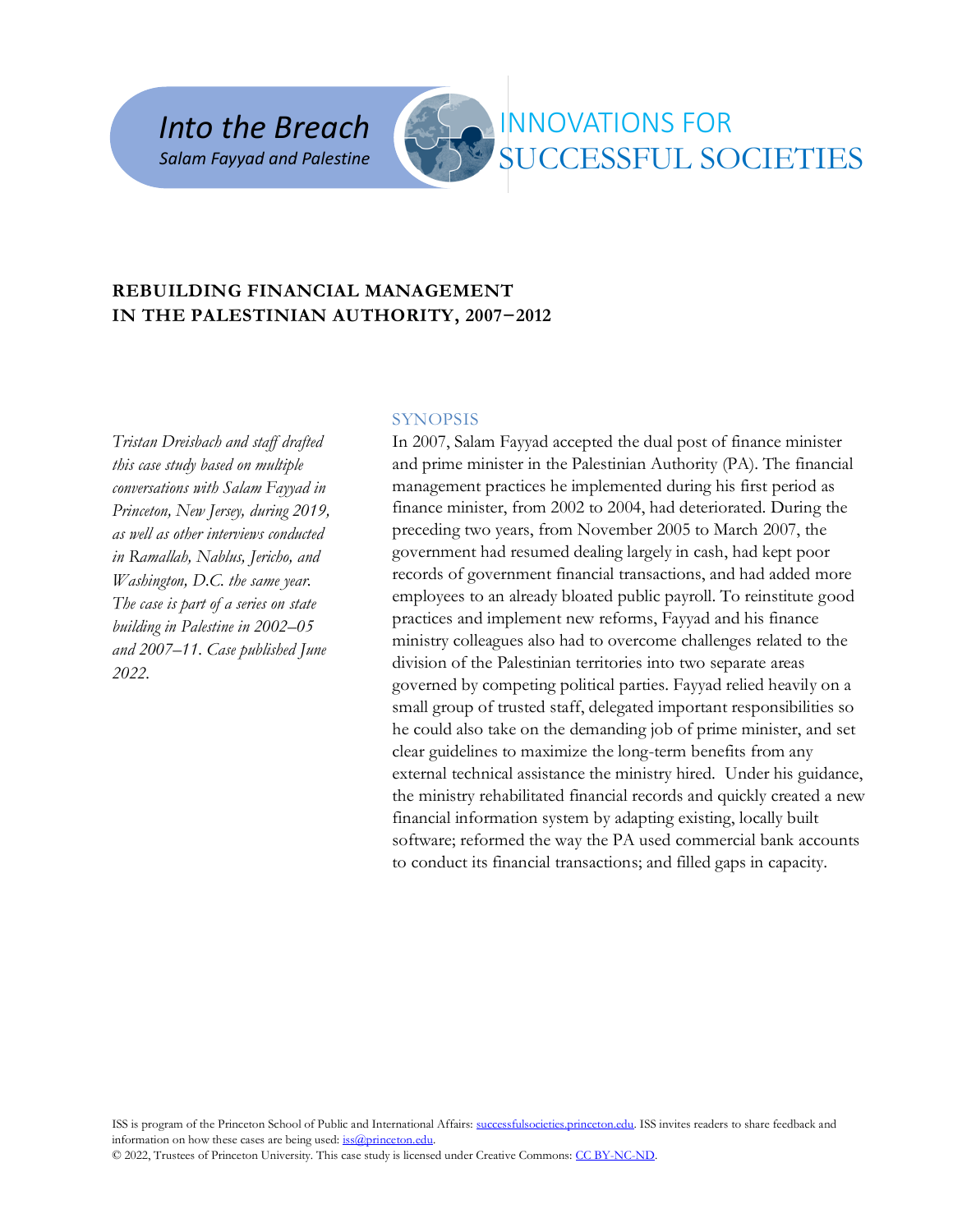## INTRODUCTION

"All the world stopped helping this government," said Yousef al-Zamer, who was general director of the treasury at the Palestinian Authority's (PA's) finance ministry at the time of the January 2006 legislative elections in the strifetorn occupied territories. After its win at the ballot box, Hamas—considered a terrorist organization by the United States, the European Union (EU), and Israel—formed a new PA government but refused to commit to nonviolence and recognize Israel. As a result, much of the international community withdrew aid from the PA and invoked policies that all but ended the PA's access to the international banking system. At the same time, Israel stopped transferring customs revenue it had been collecting on the authority's behalf, thereby cutting off much of the PA's income. The two occupied territories—the West Bank and the Gaza Strip—plunged into a fiscal and economic crisis.

"The government was highly constrained in its ability to deal with banks, so it started dealing in cash," said Salam Fayyad, who returned to the PA as finance minister in March 2007, in a unity government under a Hamas prime minister.

The reforms that the finance ministry had implemented when Fayyad had served as minister, from 2002 to 2005, had started to unravel during the two years after he left the post. Fayyad had created a central treasury account to unify revenues, improved the budget process and expenditure controls, built capacity, and strengthened transparency. Without access to modern financial systems, however, the Hamas-led government reverted to cash transactions; the central treasury account fell out of use; and central control over spending became impossible. Ministries reopened separate bank accounts to handle their own individual revenues. And donors devised stopgap mechanisms so they could fund essential services and some government employee salaries, on a short-term basis. The survival of the PA, an interim government set up in 1994 as a step toward a permanent agreement between Israel and the Palestinians, was increasingly in doubt.<sup>1</sup>

As conditions worsened, Fatah party leader President Mahmoud Abbas and Prime Minister Ismail Haniyeh, of Hamas, formed a power-sharing government in March 2007. One of the few things on which they agreed was that Fayyad, who had won a seat on the legislative council in the same election that brought Hamas to power, should return to the finance ministry. Fayyad's earlier success in that role and his independent political affiliation made him an appealing choice.<sup>2</sup>

Fayyad accepted and drew on his good relations with governments in the European Union and the United States to create a workaround that enabled some donor money to again flow into the PA. In June 2007, however, the power-sharing arrangement collapsed and Hamas asserted control over the Gaza Strip. The two territories now were split politically as well as geographically, and restoration of effective systems in the finance ministry grew even more difficult.

Abbas quickly moved to create an emergency cabinet in the West Bank and asked Fayyad to serve in a dual role—as prime minister as well as finance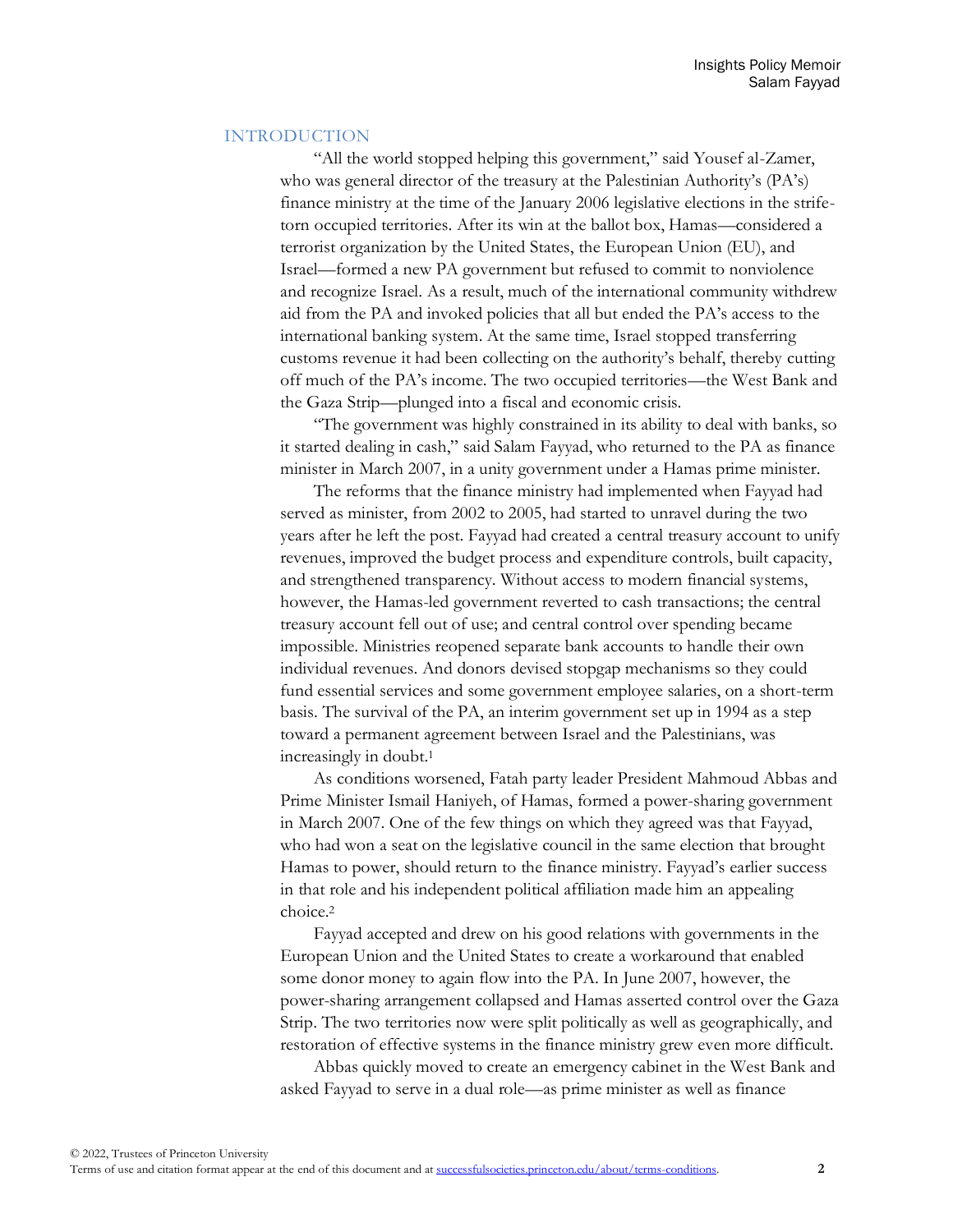minister; Haniyeh maintained a competing cabinet in Gaza. Within days of Fayyad's appointment, Israel, the United States, and EU countries removed restrictions on working with the PA.

Alongside a new set of difficult duties as prime minister, Fayyad had to repair the systems he had earlier worked so hard to put in place at the finance ministry—and he had to navigate new challenges, including the reconstitution of financial information systems now split by a territorial and political divide.

#### THE CHALLENGE

When Fayyad left his post as minister in late 2005 to run for a seat on the legislative council, the Palestinian economy was beginning to recover from the effects of the second intifada (2000-2005), an uprising by Palestinians against the Israeli occupation. (The first intifada was a grassroots uprising that began in 1987 and continued off and on until late 1993.) The election results dealt a deadly blow to those tentative improvements, however.

Israel and aid donors began to withhold money, to weaken Hamas. The PA's revenues dropped by more than half, to US\$782 million in 2006 from US\$2.1 billion a year earlier. By March 2007, an estimated 165,000 PA workers had not received their full salaries in the year since Hamas had taken power. These shortfalls devastated more than 1 million people directly dependent on those wages. The government also was unable to make social-assistance transfer payments to 47,000 Palestinian families classified as hardship cases. Hospitals and public health centers ran out of essential medical supplies. Beginning in early September 2006, teachers protesting the PA's failure to pay them went on strike for two months, leaving tens of thousands of students without classroom education.<sup>3</sup> GDP per capita fell to its lowest point since 1997, as measured in constant US dollars.<sup>4</sup>

Fayyad's first challenge was the most urgent: restore control over the PA's finances. Prior to 2007, the PA's ministries had maintained a careful territorial balance between the West Bank and the Gaza Strip. The finance ministry had been headquartered in Gaza, but in effect the government divided its resources and operations between the two areas. As violence escalated between Hamas and Fatah, killing more than 100 people in June 2007,<sup>5</sup> the Gaza Strip became off-limits to Fayyad and his colleagues working in the West Bank government. Many essential resources such as servers, files, offices, and the staffs of entire units were suddenly unavailable. The finance ministry's electronic accounting system, which Fayyad had helped implement in 2003, was located in Gaza. "We were afraid that at any time, Hamas could cut the connection to the server," al-Zamer said.

The split between the West Bank and Gaza in mid-June caused almost all access to cease, said Muna Masri, the ministry's general director of internal control. "We completely lost control over operations."

A second, related, challenge was a sudden reduction in human resources capacity. Many finance ministry employees and other civil servants remained in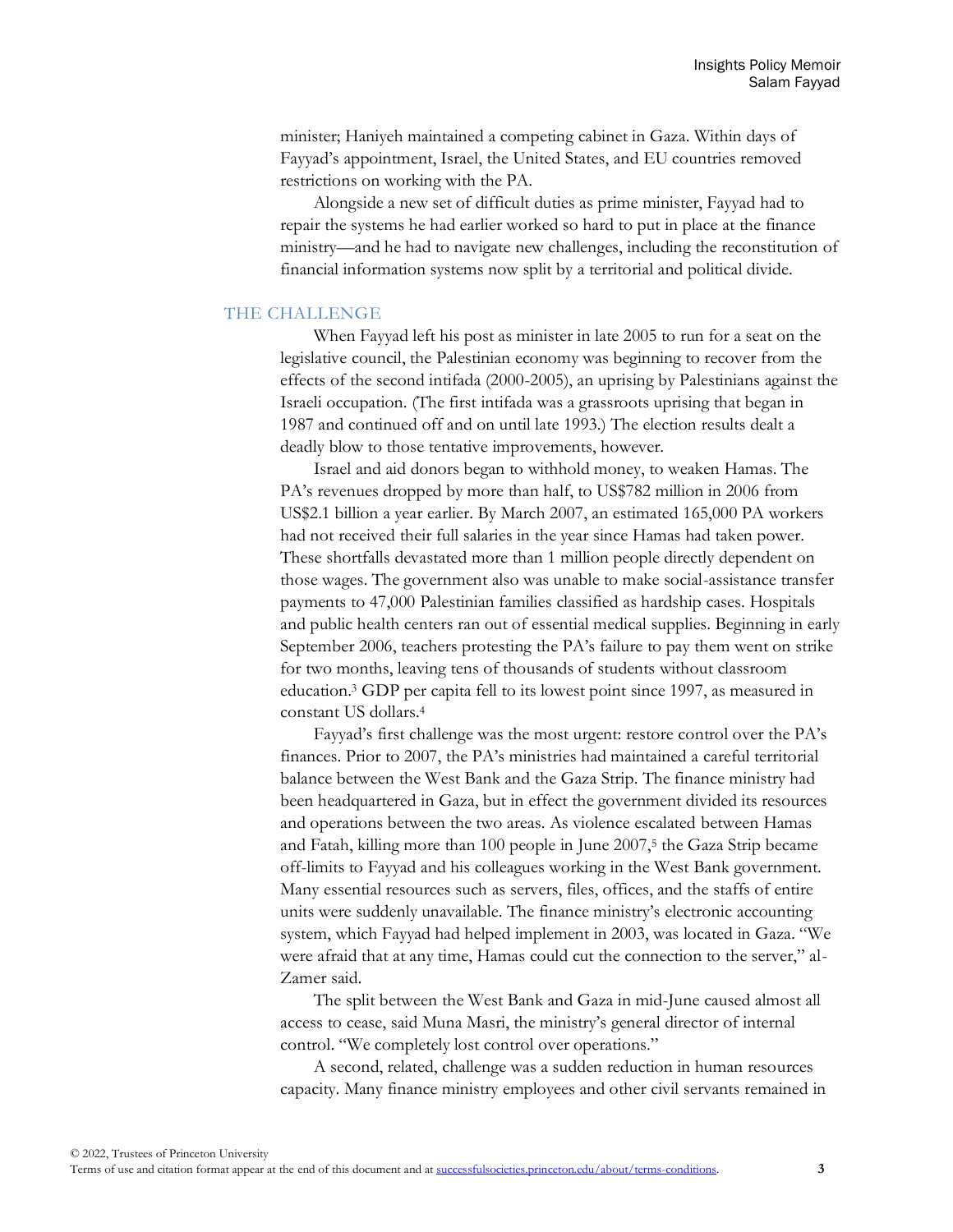Gaza, where they continued working for a short time until Fayyad directed them to stay home if they felt they would jeopardize their safety by reporting to his government. As a result—and also due to the restricted opportunities for Gaza residents to relocate to the West Bank—the ministry lost some of its most experienced employees, including people with specialized skills who had important responsibilities. Notably, many were in the budget office, which had been based entirely in Gaza, and the expertise and capabilities needed to quickly restore proper financial management and strengthen controls and transparency going forward were in short supply.

Third, the territorial breakup meant that Fayyad lacked records on the PA's finances from March 2006 to mid-2007, the period that the Hamas government was in power, and he did not have a clear picture of the PA's overall financial standing. "There was no central treasury account, no record keeping—only disparate pieces of information," said Oussama Kanaan, who from 2007 to 2012 was International Monetary Fund (IMF) mission chief in the West Bank and Gaza. "We could not make sense of the accounts. Donor money bypassed the Hamas budget through many different channels. It was a chaotic situation." The monthly financial reporting that Fayyad had initiated in 2002 stopped when the Hamas government took power in March 2006 and ministries began running their own accounts and dealing in cash. Fayyad had to restart that process and find missing information in order to put together a proper budget that would be in line with international standards.

A fourth challenge was the absence of effective legislative oversight. From 2002 to 2005, Fayyad had worked closely with the legislative council, negotiating on annual budgets and answering members' questions about government finances. PA legislation required that the council receive and approve the government's budget every year. The legislature played an essential role in financial management, but the split in government meant it could no longer convene a quorum to conduct its business. The lack of a functioning council meant there would be less debate over important policies and less constructive input for the budget. It would also be more difficult for the finance ministry to communicate with political parties and with the public through hearings and speeches. Fayyad would need to resume practices he used even when the legislature was in session, namely to increase his public appearances and his interaction with civil society organization and unions in order to boost accountability.

Finally, because of his responsibilities as prime minister, Fayyad would have much less time to commit to the finance ministry than was the case during his first stint in government. Much of his time and energy had to go into managing the government—a job that required him to deal with urgent security issues, to plan for development, and to navigate the complex political dynamics of a conflict-affected occupied territory striving toward independent statehood. His cabinet comprised mainly political independents and civil society leaders, with no factional or political party representatives.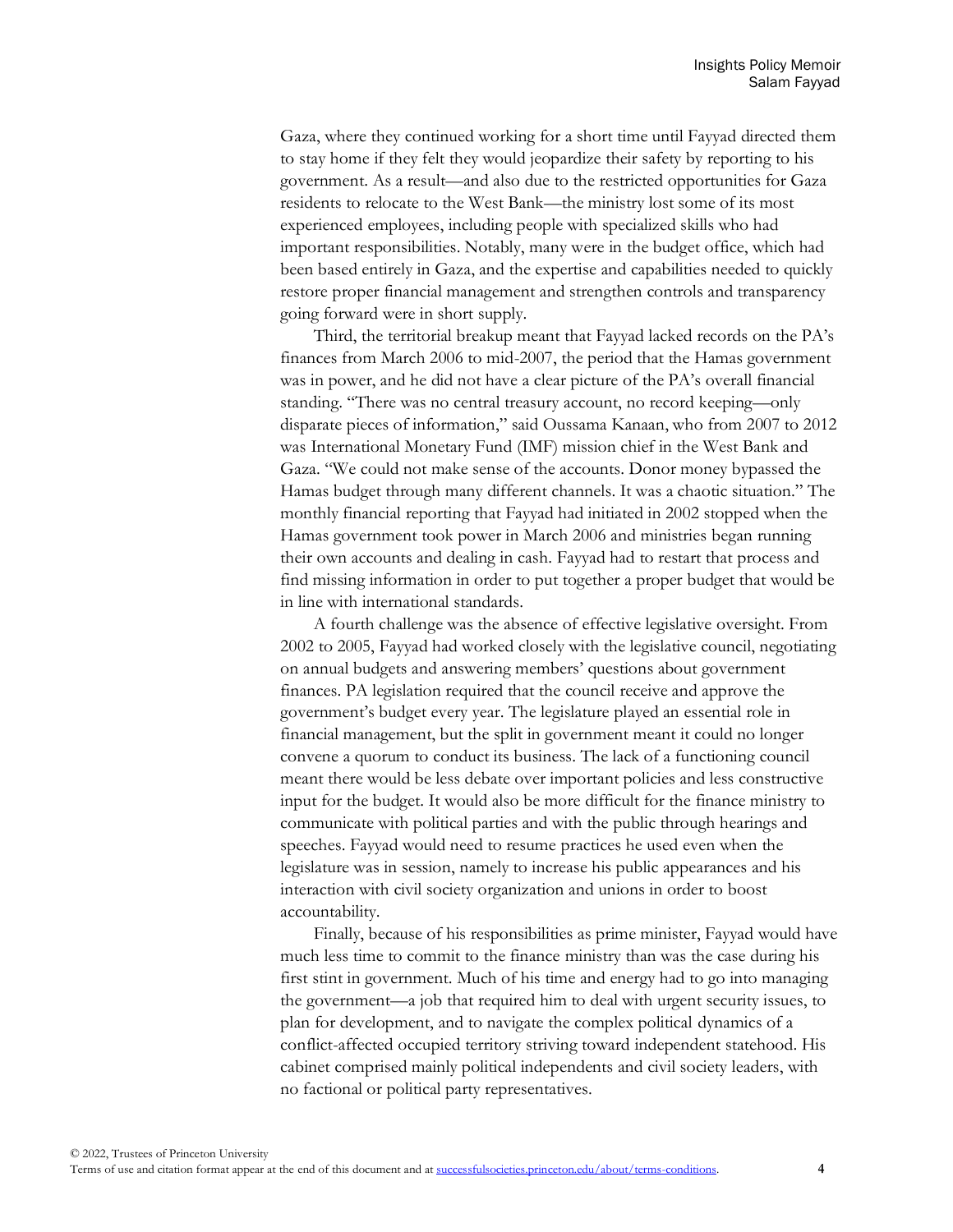#### FRAMING A RESPONSE

The most-urgent priorities were to put previous financial management reforms back into effect, fill in gaps in the PA's financial records, and build an electronic accounting system to substitute for the system based in Gaza. Fayyad and his finance ministry colleagues also saw the crisis as an opportunity for new reforms. Where previous systems had failed under the Hamas government of 2006–07, the ministry could implement better systems based on lessons learned from those older projects.

Before doing anything else, Fayyad had to address the capacity and human resources gaps at the finance ministry. Although most of the ministry's Gaza staff remained where they were and could not contribute to the work of the West Bank government, Fayyad persuaded the director of the budget office, which had been based entirely in Gaza, to move to the West Bank. That step brought over vital experience and expertise that would have been difficult to replicate given the time pressure that Fayyad faced to fix the PA's financial management.

"That was important," said Mark Ahern, a public financial management adviser to the World Bank for the Middle East and North Africa who worked closely with the ministry. "[The budget director] could bring some continuity and had knowledge." Fayyad also established some new units in Ramallah to make up for the loss of similar units in Gaza—for example, a debt management office, which was important for reestablishing a debt database after the loss of records because of the Gaza–West Bank split.<sup>6</sup>

Fayyad also chose to lean heavily on the trusted and experienced workers he did have in the finance ministry. Thanks to the management practices he had implemented since 2002, when he arrived at the ministry for the first time, people had generally risen within the ministry's ranks based on merit rather than political considerations. The ministry had also succeeded in retaining skilled staff because there were only limited opportunities to work in the private sector, given the conditions in the Palestinian territories, and public-sector jobs were precious commodities. Almost all of Fayyad's high-ranking ministry officials were career public servants who had served in the PA since the mid- to late-1990s.<sup>7</sup>

To balance his work as finance minister, foreign minister, and prime minister, Fayyad chose to delegate many responsibilities and authorities. He generally spent a few hours in the morning at the finance ministry to do essential work and provide guidance before leaving to attend to his other duties for the rest of the day. He selected experienced finance ministry employees to serve on a management team that could execute plans and policies. He relied heavily on his accounting staff—most of whom had been based in Ramallah and were not affected by the split with Gaza—for their technical skills. He empowered al-Zamer by creating the position of accountant general and promoting him to the new post. The accountant general's office managed budget execution—including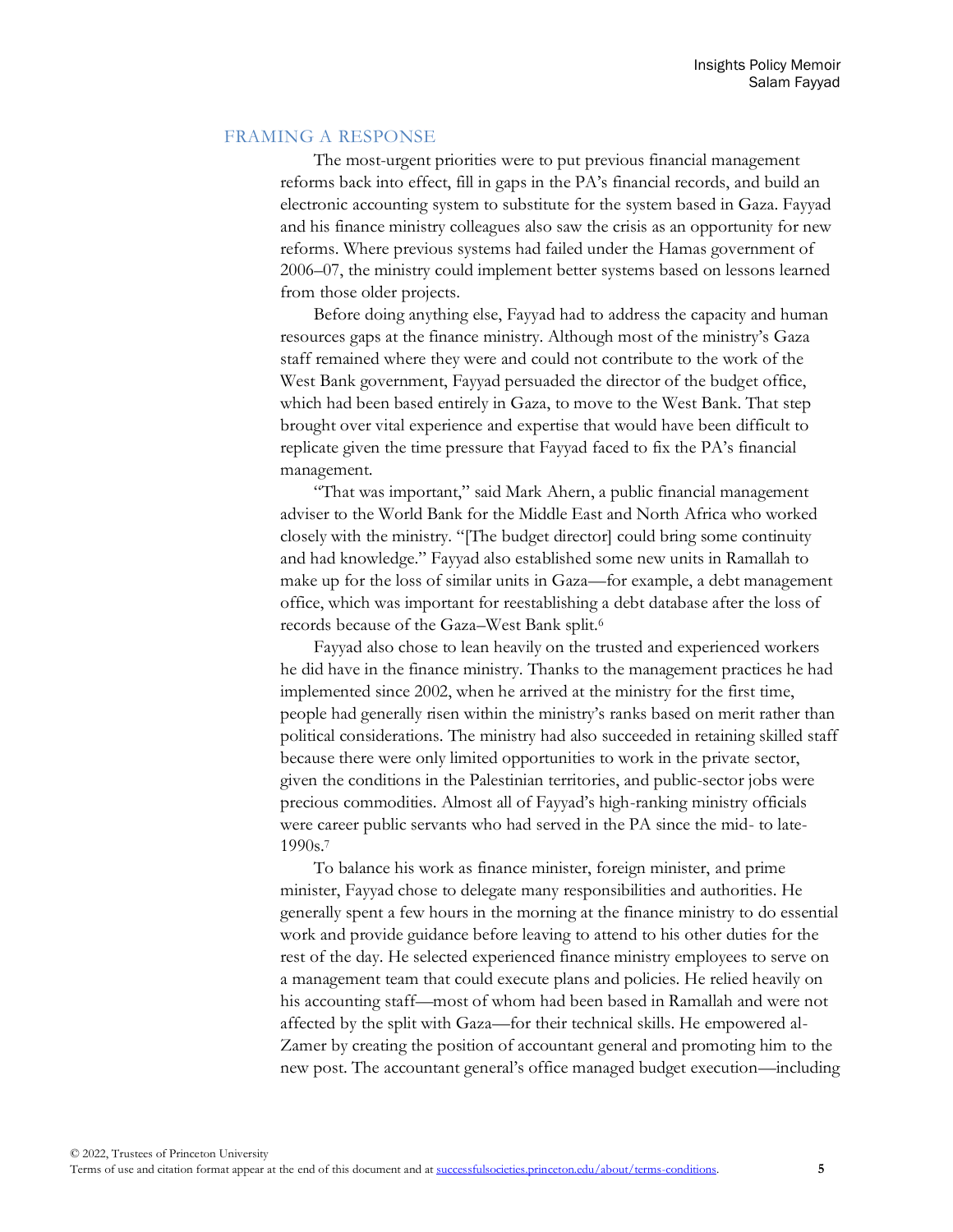payroll, cash management, bank accounts, internal controls, and reporting—and al-Zamer would be the manager overseeing much of the reform agenda.

These senior managers "carried a large amount of the load," Ahern said. "They were committed to Salam Fayyad as an individual and driven by both that commitment and the goal of building up systems for a future state."

The finance ministry also needed external assistance from donors to make up for capacity deficiencies, but Fayyad and al-Zamer chose to be very careful about how the ministry used such help. Fayyad worried that the one-size-fits-all solutions offered by external partners were not necessarily the best choices for the PA. He also worried that assistance that did not include a sharp focus on increasing the internal capacity of the finance ministry would lead to lessresilient reform implementation in the long run. Fayyad was determined to do as much as possible with existing finance ministry resources and carefully define the terms of engagement with external technical experts.

Negotiating these arrangements was not always easy. IMF and aid agency teams often insisted that they knew the best solutions to the PA's problems and did not transfer skills to regular PA employees, al-Zamer said. The ministry, with few exceptions, insisted on assistance delivered instead through training programs, visits, and issue-focused technical advice, instead of through provision of personnel.<sup>8</sup>

Rather than follow a carefully crafted reform plan, Fayyad tried to move rapidly, seizing opportunities as they arose and responding to what seemed the most-urgent priorities. He and his management team rolled out reforms quickly across the government instead of introducing ideas on a small scale to try them out. They recognized that there could be deficiencies in performance initially but that they could fix the problems over time. Fayyad was willing to try new approaches without demanding that initial implementation be perfect.<sup>9</sup>

A vision of Palestinian statehood would help motivate finance ministry employees to implement reforms, Fayyad believed. He and his colleagues saw the development of good public financial management practices as representing a core element of a modern state and viewed their reform agenda as ultimately helping achieve a political solution to the lengthy Palestinian–Israeli conflict. Palestine would be more likely to achieve international recognition as an independent state if it acted as if it was already a capable state and could thus seize the moral high ground.<sup>10</sup>

#### GETTING DOWN TO WORK

Fayyad's finance ministry quickly reinstated basic procedures that the 2006– 07 Hamas government had disregarded, and it began working with an IMF mission to reconstitute missing financial records. The ministry also developed a new, integrated financial management information system, which would benefit many aspects of financial management and government performance.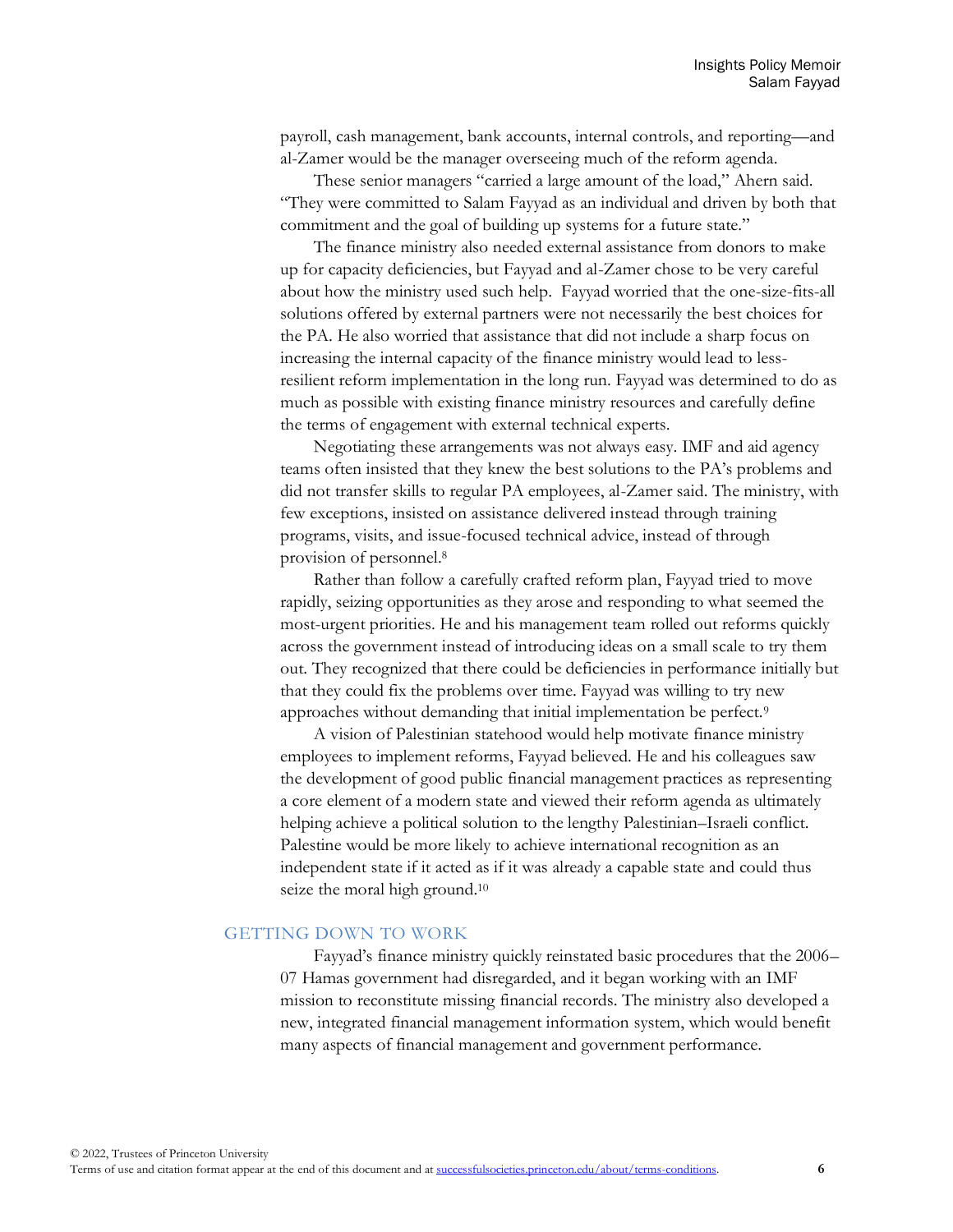## *Rebuilding financial management practices*

When the June 2007 government took office, Fayyad replicated the steps he had taken as finance minister from 2002 to 2005. He initiated the preparation of a budget for the remainder of 2007 and a budget for 2008—a process mandated by law that the Hamas government had found impossible to carry out because of the sharp decline in revenues and the prevailing uncertainties. Simultaneously, he moved quickly to reestablish the central treasury account, one of the first measures he had implemented in 2002. The central treasury account had been dormant from March 2006 through June 2007 because of US restrictions on the ability of banks to deal with Hamas-led governments. He also changed the way the PA worked with banks. (Text box 1)

For the most part, the legal and procedural underpinnings were in place already. Fayyad said, "In 2002, I had to manufacture the authority to do things, but in 2007 we just acted on the basis of authority that was well-established."

With the reactivation of the central treasury account, government agencies could no longer spend out of their own revenue; they now had to rely on money distributed by the finance ministry according to the budget and the current availability of funds in the treasury. To ensure that not a single government account was left outside the net of compliant accounts, the finance ministry opened new bank accounts for all government units and simultaneously issued a blanket order cancelling all existing accounts. In general, he said, "blanket orders based on clear boundaries and definitions are the most effective means of establishing norms."

To address the difficult situation in Gaza, Fayyad introduced several shortterm, stop-gap measures, of which three were especially notable. First, Fayyad's government ordered the roughly 35,000 PA civil service and civil defense employees in Hamas-controlled territory to report to work. But because of the high risk of violence against public servants in the Hamas-controlled territory, the order exempted employees who feared for their safety if they complied, in which case they could choose not to report without losing their jobs, subject to subsequent review. (Text box 2)

## **Text Box 1. A Workaround in a Prior Crisis**

The most important finance ministry achievement during the brief tenure of the national unity government, in 2007, was an arrangement that allowed some resources to flow to the PA even while US sanctions sharply curtailed access to the international banking system. In close coordination with the European Union and the United States, Fayyad opened a bank account in the name of the Palestinian Liberation Organization, an entity that was not subject to sanctions at the time. "This workaround made it possible for us to receive some funding," Fayyad said, "and the system we put in place performed several of the functions of a central treasury account." When he became prime minister and reactivated the central treasury account he had earlier created, Fayyad phased out this operation.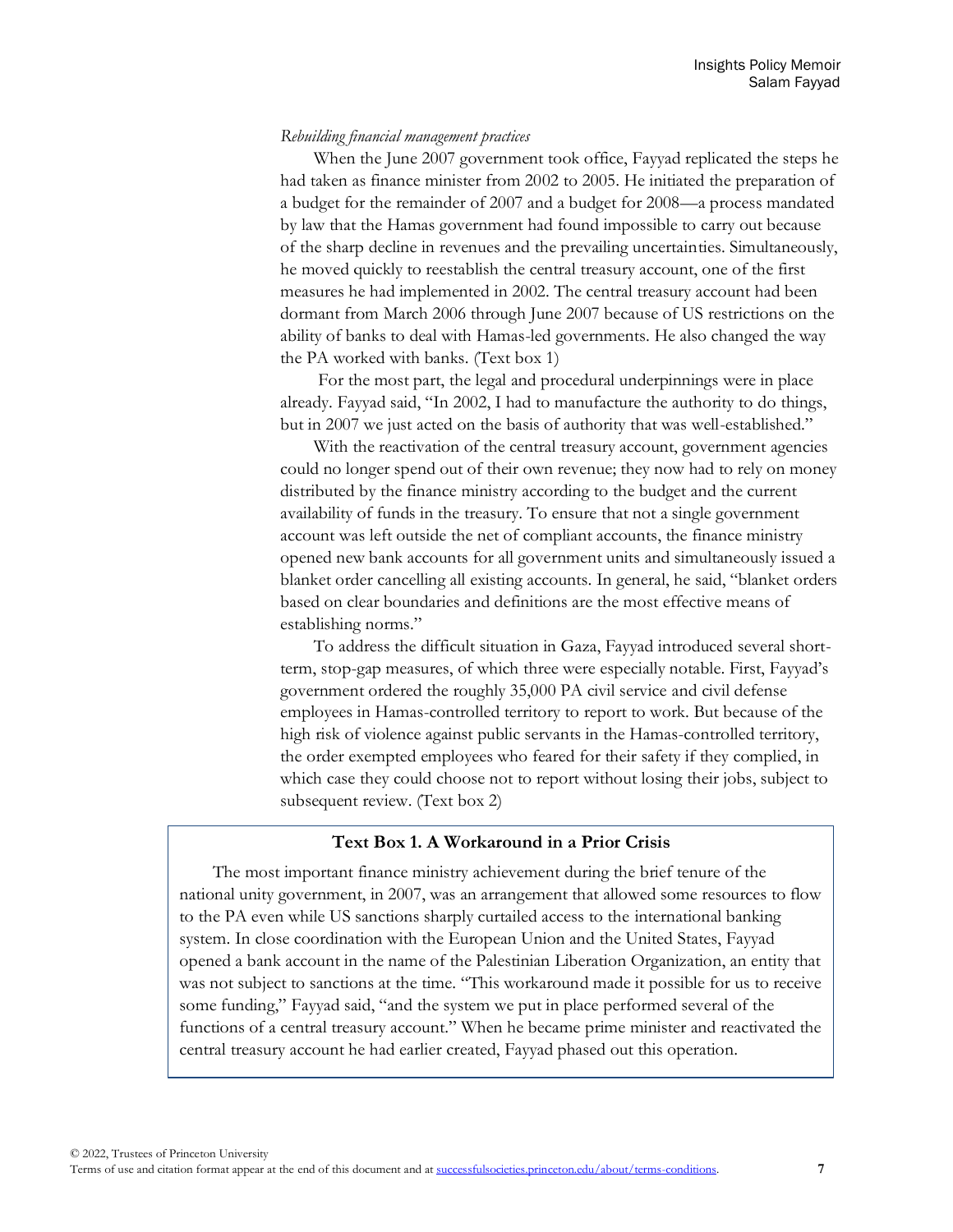## **Text Box 2. Staff Safety & Staff Shortages**

"As soon as the June 2007 violence subsided, we wanted civil servants and civil defense employees resident in Gaza to go back to work," Salam Fayyad said. "But we wanted them to do so on the basis of my government's directives, not Hamas's." His government was fully cognizant of the risks people faced, however, and it issued a return-to-work order that exempted security personnel from this requirement and also contained an escape clause for others who felt threatened.

Firefighters, teachers, health workers, and other government employees had to return to their jobs. But if an employee encountered violence or perceived a risk of such, that person could elect not to report and apply to remain at home without losing the job. About 8,000 civil servants took advantage of that option.

"We felt it would be reckless to expect employees to comply, if by doing so they would risk their lives," Fayyad said. He stressed that in a crisis situation it was especially difficult to balance political objectives, management imperatives, and the need for there always to be an overall moral underpinning, when making policy choices. The directive he issued aimed to thread the needle. The process set up to screen the requests meant there was also a formal record.

> Second, Fayyad's government oversaw the creation of new banking arrangements that permitted most payments to Gaza to exclusively pass through banks located in the West Bank, so that the government would have the maximum possible oversight and control over those funds.<sup>11</sup> Most of these commercial institutions had their headquarters in Ramallah and had integrated financial systems that enabled them to exercise a high degree of control over transactions. "We had a healthy relationship with the banks," Fayyad said. "I never pushed them to lend us more than what they were willing to offer. At the same time, they fully deferred to us on matters related to the integrity of our operations." When they encountered pressure from Hamas, bank managers in Gaza branches were told to say they could not do anything without instructions from headquarters in Ramallah.

> Third, the PA also continued to pay for delivery of some services and social assistance support in Gaza. The processing of those expenditures was difficult, however, because Israeli restrictions on financial activity in Gaza contributed to cash shortages at banks. Fayyad adhered to the principle that the government should make payments only by means of direct deposits to bank accounts, which would ensure both (1) that the finance ministry could track payments and (2) that payments went to the intended recipients.

#### *Reconstructing financial records and creating a financial plan*

Fayyad moved quickly to close the gaps in the missing and incomplete financial records from the Hamas government, whose record keeping and reporting had been nearly nonexistent. "There were receipts in cardboard boxes on the floor," he said.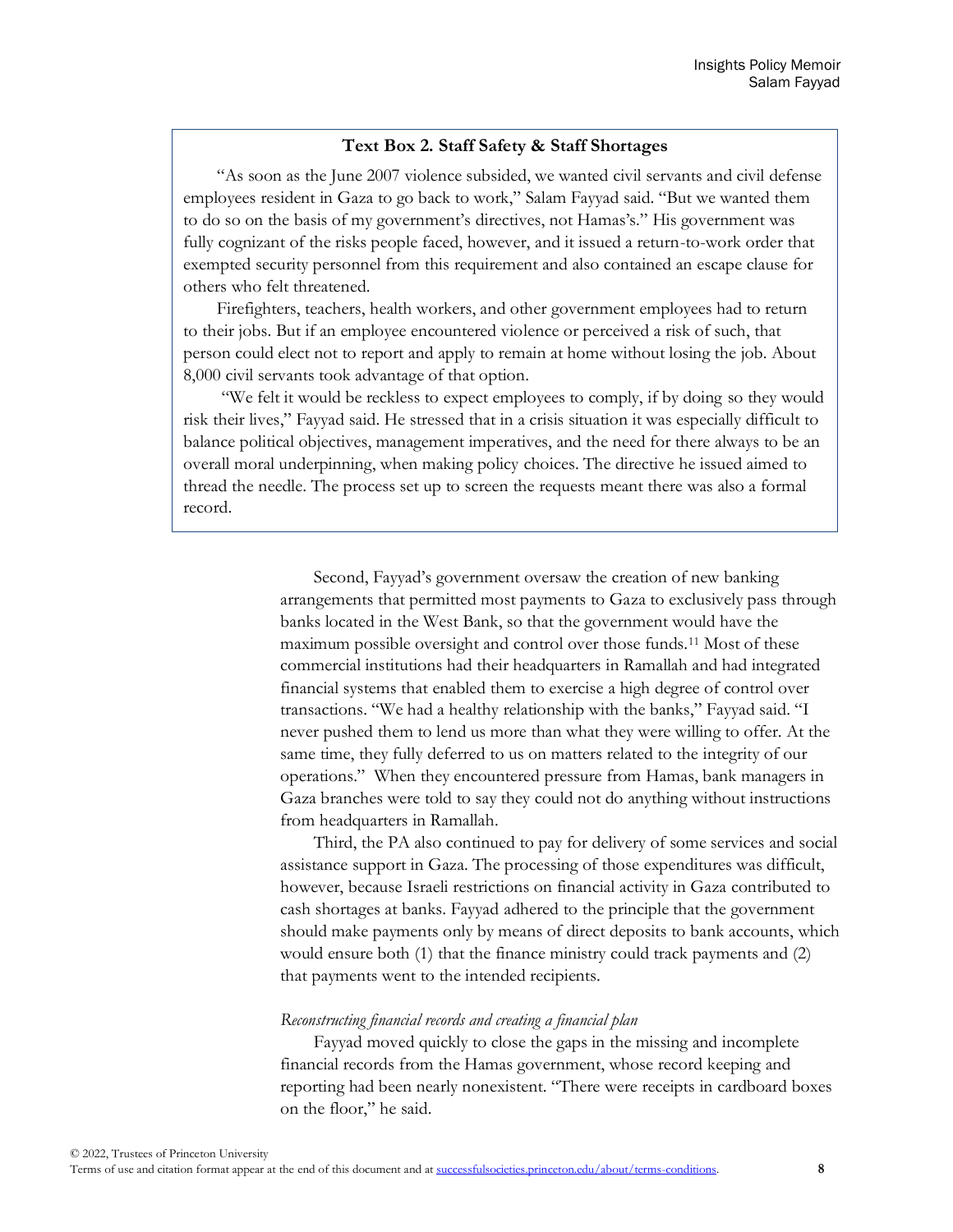Reconstructing financial records to allow a rigorous and comprehensive assessment of the fiscal situation was an essential step toward the development of a budget and a fiscal strategy—key aspects of planning that would help the PA reengage with the donor community. To take on the task, Fayyad enlisted help from Kanaan, the IMF mission chief for the West Bank and Gaza, whom he had known since the mid-1990s. Kanaan's focus was to help prepare a proper PA budget in line with international standards, and a key step toward that goal was the preparation of financial records.

"It was a chaotic situation from a governance viewpoint," Kanaan recalled. Because there had been no meaningful recordkeeping, he said, "You could not make sense of the accounts." Kanaan worked with Fayyad and finance ministry officials on two key tasks. The first was to take stock of the fiscal situation through a painstaking reconstruction of the fiscal operations that had taken place under the Hamas-led government from March 2006 until March 2007. The second focused on the development of a macroeconomic and fiscal strategy whose success depended on time-sensitive actions by the PA, Israel, and the donor community. The PA's obligations centered on public-sector reforms and the establishment of good governance practices. Israel's role was to relax its stringent economic and trade restrictions on the West Bank and Gaza. Donors were to provide financial assistance for the PA contingent on the PA's undertaking key reforms as a demonstration of its capacity to govern a fullfledged state.

A major part of the project involved accounting for debts accrued through government borrowing and through nonpayment of salaries and other bills. Much of the pertinent data had to be obtained from Gaza when possible. During the short period when Gaza-based ministry employees still held their jobs after the spilt between the West Bank and Gaza, Kanaan contacted them remotely to obtain some of that information. He used donor records to help fill gaps and helped the finance ministry re-create its own accounts, said Asad Awashra, financial director at the ministry.

After several weeks, the ministry had a reasonably clear picture of the PA's finances that it could use to engage donors in discussions about the government's future needs. By December 2007, the PA was able to prepare a three-year development plan that was consistent with international standards and present that plan at a major donor conference.<sup>12</sup> Donors responded with commitments to provide support for Fayyad's government.

Full reconstitution of the financial records took more than a year. And even after considerable time and effort had been expended on the project, the ministry still could not find certain information such as wages processed through accounts outside the finance ministry. Despite those shortcomings, the IMF agreed that the data were as complete as possible.

Going forward, Fayyad wanted to make financial data more transparent and accessible. He directed ministry employees to publish monthly financial statements on the ministry's website. He asked staff to publish the statements by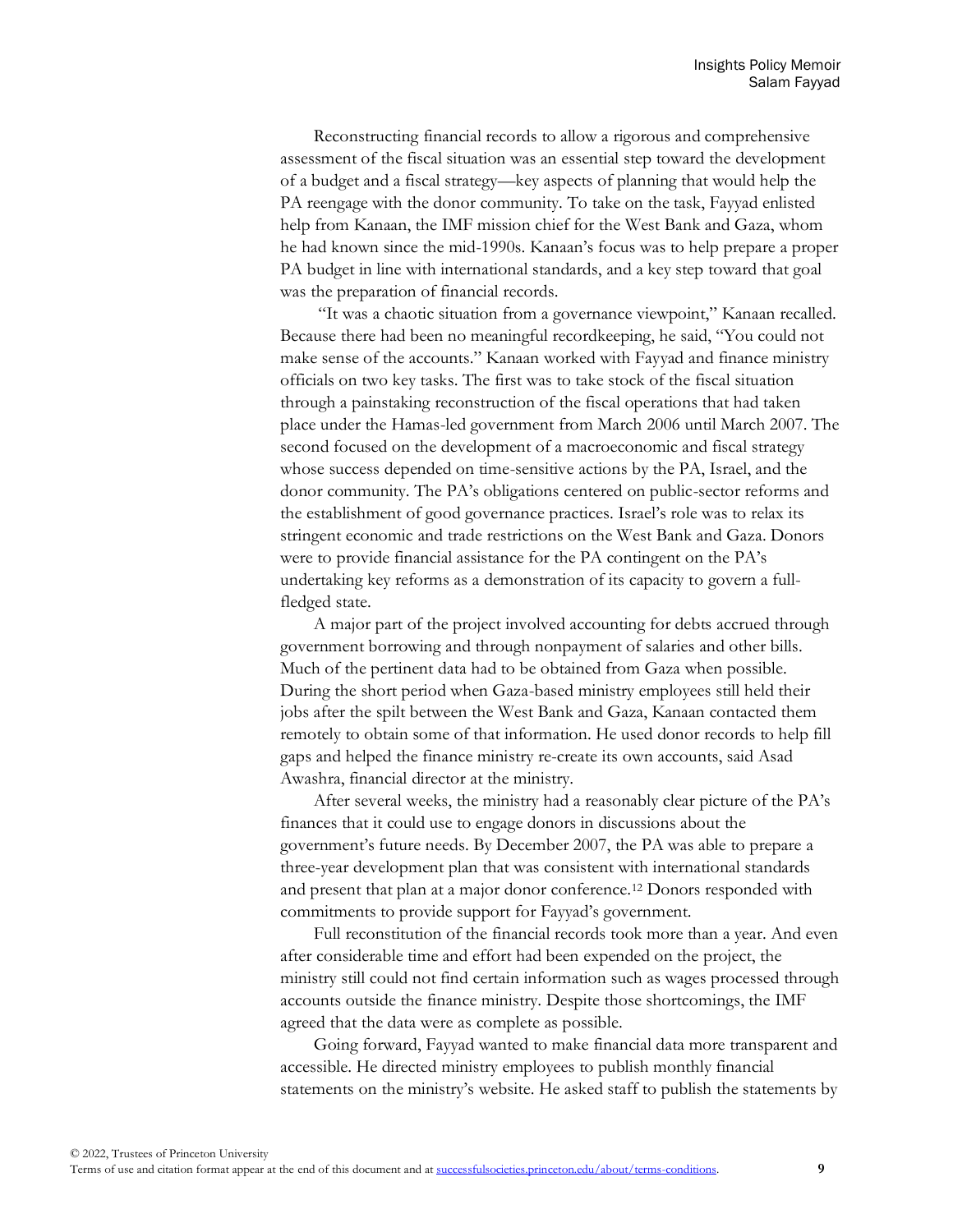the 10th day of every month but pushed the deadline back to the 15th after the employees responsible insisted that the early date was too ambitious, Awashra said. Fayyad emphasized that the statements constituted a top priority, and ministry employees sometimes worked on weekends and public holidays to post data on time. In the rush to prepare the statements, the ministry occasionally made errors that it later corrected, but Fayyad said he greatly valued regular and punctual reporting and accepted occasional mistakes in service of that goal.

"Publish even if it's not perfect," Awashra remembered being the directive. "You can correct reasonable errors later."

#### *Creating a new financial management information system*

Another priority was the creation of a new electronic accounting system. The Ramallah-based finance ministry could not use the setup Fayyad had introduced a few years earlier, because it was based in Gaza. Fayyad and al-Zamer saw this problem as an opportunity to install a better system in the West Bank—with the full capabilities of a modern integrated financial management information system.

"I thought maybe I should take advantage of rebuilding the system to restructure work processes in a way that ensured neutrality in the management of money," Fayyad said. He envisioned the new financial system as more than just a computer interface that helped government agencies enter data. It could define procedures essential to financial management and could change the way people did their jobs in the PA. Fayyad delegated responsibility for the initiative to al-Zamer.

"The system we had before 2007 was a very weak one," al-Zamer said. "We needed something that covered our needs in both preparation and implementation of the budget." Al-Zamer had started to make these changes in 2005, but his efforts had come to nothing after Hamas won the elections and the system fell into disuse. Now, al-Zamer wanted to build a system that would be better at tracking and controlling expenditures and producing financial statements. The strategy was to create a basic accounting system as soon as possible to cover the ministry's urgent needs and eliminate the possibility that vital information could be lost. Then Fayyad's colleagues would gradually expand these capabilities. In the meantime, the ministry had to ensure that there were hard-copy records of all transactions.

In mid-2007, Fayyad, Al-Zamer, and finance ministry colleagues consulted with software companies and learned that creating even the most basic accounting system from scratch would take about a year, which was far too long for their urgent needs. They instead had to find an existing system that they could quickly adapt to their specifications.

Aid donors had pushed for the PA to source the system from outside Palestine, said World Bank public financial management adviser Ahern, but the finance ministry team was determined to explore local solutions they could adapt to their own specifications. After evaluating several options in both government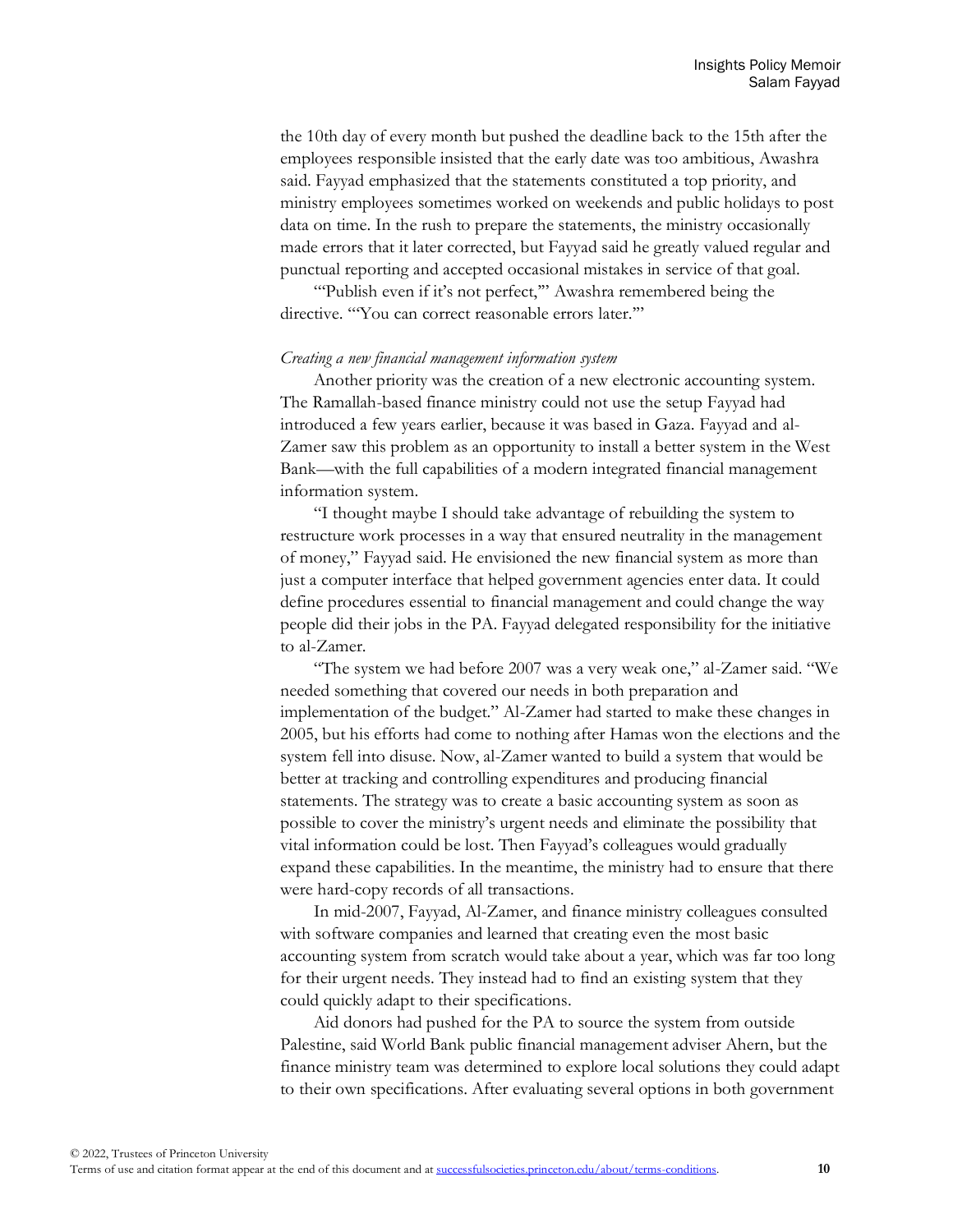and the private sector, the team discovered that a system in operation at the education ministry was closest to what the finance ministry needed. The finance ministry contracted with Bisan, the Palestinian information technology firm that made the system, to create a new version. The time to delivery and the cost were both minimal compared to other alternatives.

Al-Zamer then identified external assistance that could help him implement the project, choosing advisers from the UK's Department for International Development (DFID, now the Foreign, Commonwealth & Development Office) who had skills in coding and mapping such systems. Because it was important to work quickly, al-Zamer assembled a small project team of senior managers to collaborate with Bisan and DFID personnel. After about five months, the new accounting system was ready to put into operation. Its first task was to process finance ministry salary payments beginning in January 2008.

"In terms of speed and effectiveness, it was really remarkable," Ahern said. "A number of consultants came in with the expectation that a homegrown system would be no good but then decided it was actually in good shape." Still, there were shortcomings that had to be corrected. The ministry arranged for London-based professional services firm Ernst & Young to review the system and identify weaknesses—especially regarding security.

Al-Zamer and Fayyad saw the system as one step toward a more comprehensive solution. The version launched in 2008 "fulfilled just our basic needs," al-Zamer said, and neither connected to line ministries nor integrated with the ministry's budget preparation work.

In succeeding months, al-Zamer began rolling out the system across government. He chose to start with the biggest and most difficult offices because if they came on board successfully, it would be much easier to expand the system to other ministries and agencies. Al-Zamer first connected the president's office and then introduced the system in the ministries of health and education, which were responsible for much of the PA's expenditures. He continued to roll out the system to other PA ministries, agencies, and local governments, and when necessary, he said, he appealed to Fayyad, who lent his political influence to push reluctant units of government to accept a new way of handling their finances.

The system enabled government institutions to work more efficiently by empowering them to make spending decisions within limits set by the finance ministry, without having to rely on the finance ministry to execute those expenditures on their behalf. "In the past, everything had been inside the finance ministry," al-Zamer said. Having all ministries on the same system also made cooperation between various PA offices easier when it came to implementation of projects such as construction of telecommunication lines, which involved coordination between local governments, ministries, and telecommunication companies. In particular, it eased health expenditures, which could be complicated in Palestine, where patients often transferred between local health facilities and Israeli or Jordanian hospitals for care.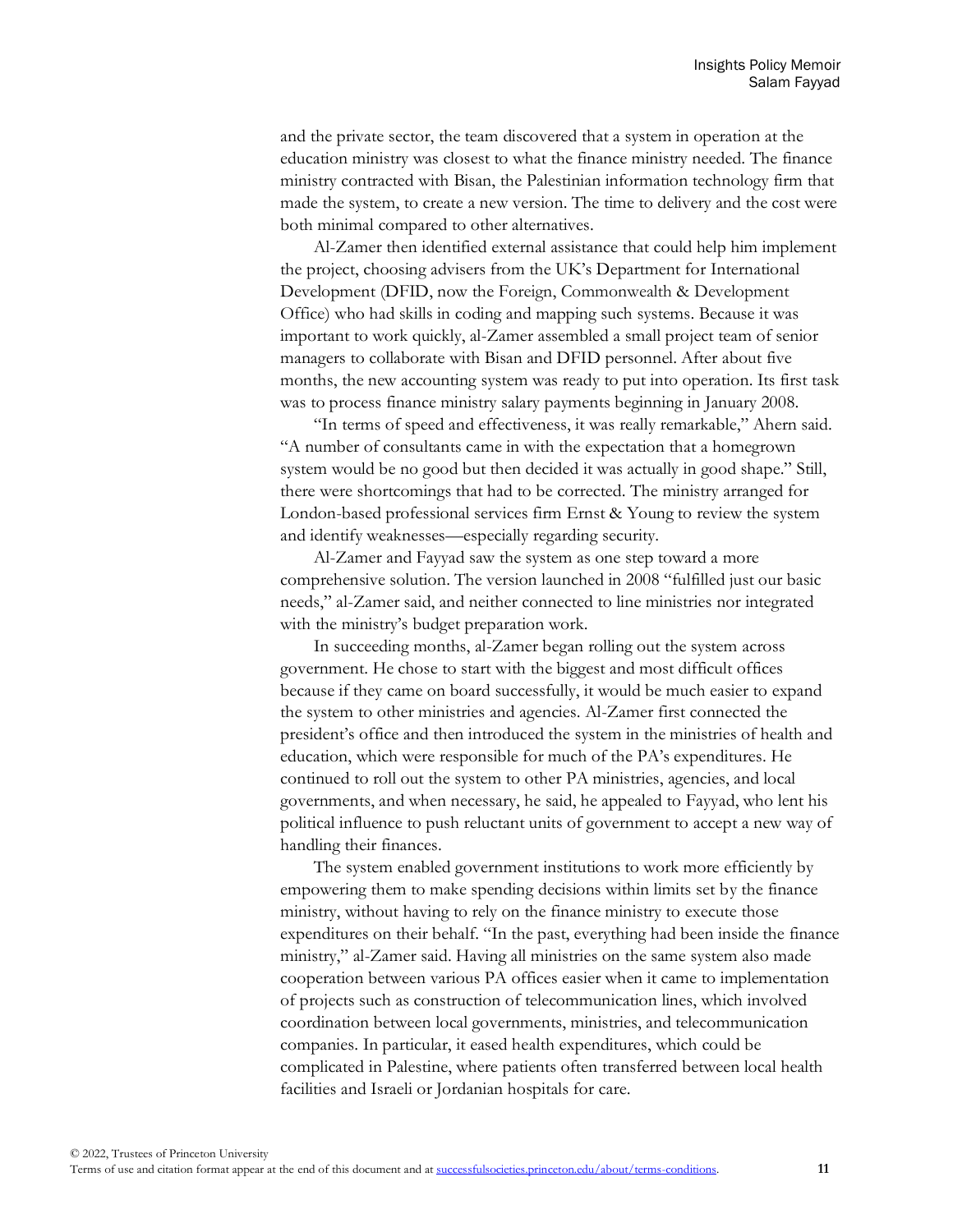"In some ministries, we built financial management from zero," Awashra said. Expanding the system was difficult when ministries had poor capacity. In such cases, al-Zamer had to send finance ministry employees to work closely with staff on implementation, including installing the system, training personnel, and integrating the system into workflows.

Some local governments resisted using the system. Al-Zamer tried to persuade them that having an electronic financial management information system was the global norm and Palestine should embrace this opportunity to keep pace with other parts of the world. He also explained that it could help them do their jobs.

Despite these initial challenges, the new system proved to be an effective tool for decentralizing powers from the central government to lower levels. For example, governors of the 16 governorates of the PA had held largely political roles with little direct decision-making power. The new financial management system required governors to be involved in disbursements of money from the central government.

"There was real work for the governor," al-Zamer said. "Before, it was just political. The governor just made announcements. Now a governor had to work." Decentralization through this system enabled local governments to take more responsibility for providing resources their own communities needed, such as funds for rebuilding homes damaged or destroyed by conflict.

#### *Improving the financial management system*

The finance ministry continued to develop and refine the new financial management information system over several years. Fayyad and al-Zamer identified outside advisers who could help achieve their goals for this project. These advisors "emphasized monthly reports and were trying to encourage more transparency," Ahern said, and they contributed to building the system's capacity to produce financial statements. The PA had no cash management department at the time and worked with a Swedish expert to develop the system's cash management capability. External partners also helped extend the system to facilitate debt management. Using such assistance, the ministry launched a second version of the system in 2009.

In 2010, the ministry added a module to help prepare the PA's annual budget. Al-Zamer's team integrated the system with the budget and connected it with the payroll system so that no payment could occur without an appropriation. That same year, the government started using the system to make cash payments and established commitment controls at spending units.

In the last stage of the system's development, a DFID adviser helped move the system from cash accounting to accrual accounting, which records revenues and expenses when they are incurred regardless of when cash gets exchanged. Al-Zamer's team incorporated that change into the third version of the system, launched in 2010.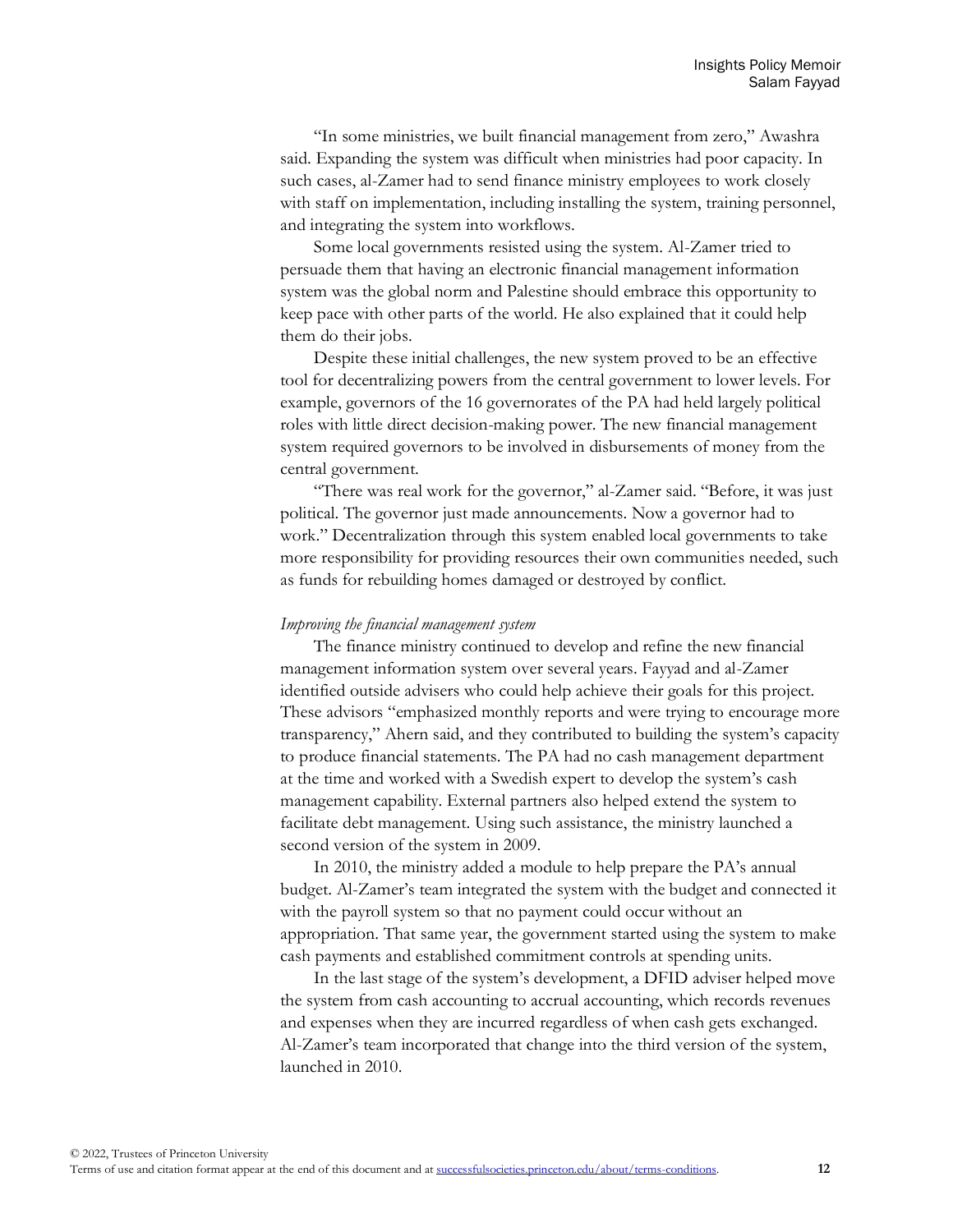"At the end of 2010, we finished everything related to the budget—from preparation to implementation or execution," al-Zamer said. Fayyad commended the result: "It has all the fundamental work processes that are necessary to execute and control expenditures."

### *Rolling back payroll expansion*

A more politically difficult task was reducing the government payroll, which had grown rapidly under the Fatah-led government prior to the 2006 legislative elections and which continued to grow under the Hamas-led government after the vote. Much of the hiring was politically motivated because both governments had tried to cultivate support by doling out jobs. In 2005, the PA had almost 150,000 employees—including both civil servants and security workers. By 2007, that number had reached 189,000, by some estimates, despite hiring freezes the PA had committed to prior to the elections but disregarded.<sup>13</sup> In general, the newly hired employees did not perform essential positions in government. For example, there were Jerusalem affairs units and women's affairs units within each ministry, despite the fact that there were whole ministries devoted to each of these domains, and in the security services there were many workers who collected salaries but did not show up to their jobs.

The PA could not afford to pay the full salaries of everyone on the payroll, so Fayyad had to eliminate jobs. His biggest worry was that he would appear partisan in the manner he chose to make the cuts: If he simply fired everyone Hamas had hired, it would likely inflame tensions in Palestine's already volatile political atmosphere. "It would appear as though we were doing this on political grounds," he said. "Excluding people because of their political identity. No, that's not the way we were going to do it."

To make the decision more politically acceptable, Fayyad chose to remove PA employees added shortly before the 2006 elections. That decision ultimately meant he would cut more people hired under the previous Fatah government than under the Hamas government, thereby reducing the credibility of any claim that he was acting out of malice toward Hamas. Cabinet members found the decisions wrenching, but were comforted by the fact that political affiliation was not a factor in decisions about whom to remove from the payroll. After hard deliberation, Fayyad's government announced a decision to remove thousands of civilian employees and security workers, subject to review of the legality of their appointments.<sup>14</sup> Cutting payroll was difficult, "but it was the right thing to do," Fayyad said.

To lessen the blow, the PA provided social assistance payments for those who lost their jobs, recognizing that they were not at fault for the government's hiring decisions. Fayyad succeeded in reducing the number to 143,000 by 2008, partly through cuts and partly through normal attrition or early retirement programs.<sup>15</sup>

Later, Fayyad was able to identify and remove ghost workers in Gaza by securing a court order that allowed the Palestinian Monetary Authority to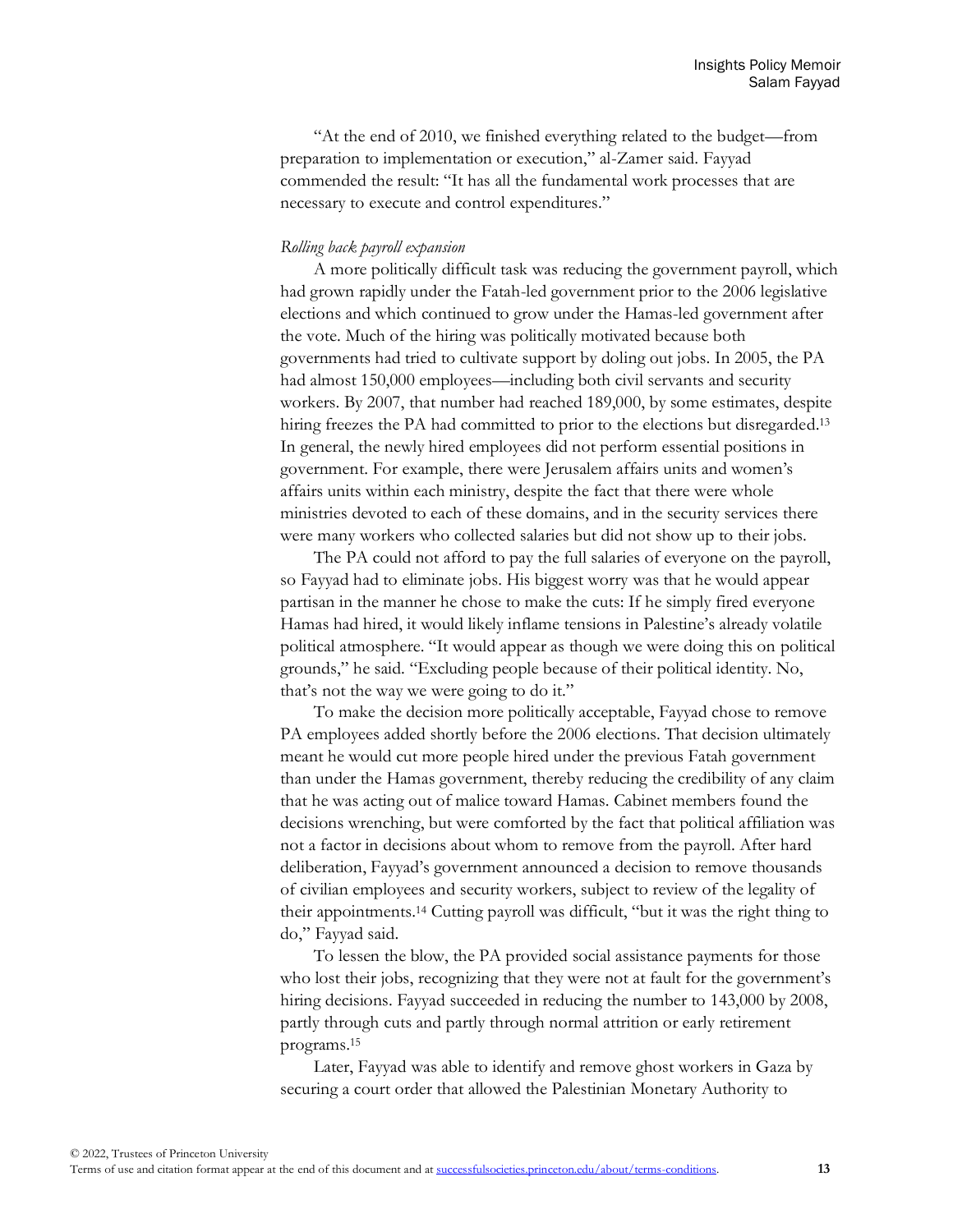identify people on the government payroll who consistently withdrew money from their bank accounts at automated teller machines (ATMs) located in foreign countries. If an individual protested that he or she was abroad for medical treatment, the salary was restored. Fayyad said the overwhelming majority of those flagged were people who had moved abroad and were not reporting for government duties.

#### *Managing the budget process*

Fayyad reinitiated the process of preparing a formal annual budget for the PA, but the lack of a functioning legislative council complicated the task. For a variety of political reasons the council could not muster a quorum.

The organic budget law, which the PA had adopted in 1998, set out a clear process: Every May, the finance ministry had to submit a report to the cabinet on economic and fiscal developments and propose fiscal measures. In July, the ministry had to issue a budget circular clarifying the main fiscal policies and budget preparation instructions for the ministries. In October, the finance minister submitted a draft budget law to the cabinet. After approval, the budget went on to the legislative council, which then discussed the budget and voted to approve it by the end of the calendar year.

Fayyad had to create a new process. The budget office at finance instructed other ministries to nominate budget teams and gave each team log-in credentials for the financial management system's budget preparation module. Ministries identified priorities, strategies, and programs and entered the details into the system. The finance ministry then issued instructions for preparation of a detailed annual budget, which the budget office discussed with individual ministries before issuing expenditure ceilings for the coming year.<sup>16</sup> The process was not perfect, but it provided for a degree of negotiation and planning that had been lacking under the Hamas government. Approval of the budget was wholly the decision of the president in the absence of a functioning legislature.

With no council involvement in the budget process and therefore no public hearings on the budget, Fayyad set a priority on communicating procedures and decisions to the public. He decided to invite local civil society organizations, unions, and the media to public meetings at which he answered questions about the PA's finances. He also attended annual budget discussions organized by Aman, the local affiliate of Transparency International. A few members of the legislative council participated in these discussions, and, Fayyad also met from time to time with the legislature's budget and finance committee, which had no legal standing, but which could provide important feedback.

#### *Reforming banking operations*

Beginning in 2007, as Fayyad and al-Zamer moved to rebuild the ministry's operations, they saw an opportunity to correct a related, systemic challenge. All government revenues went to the finance ministry's central account, with the ministry transferring funds to units of government depending on budget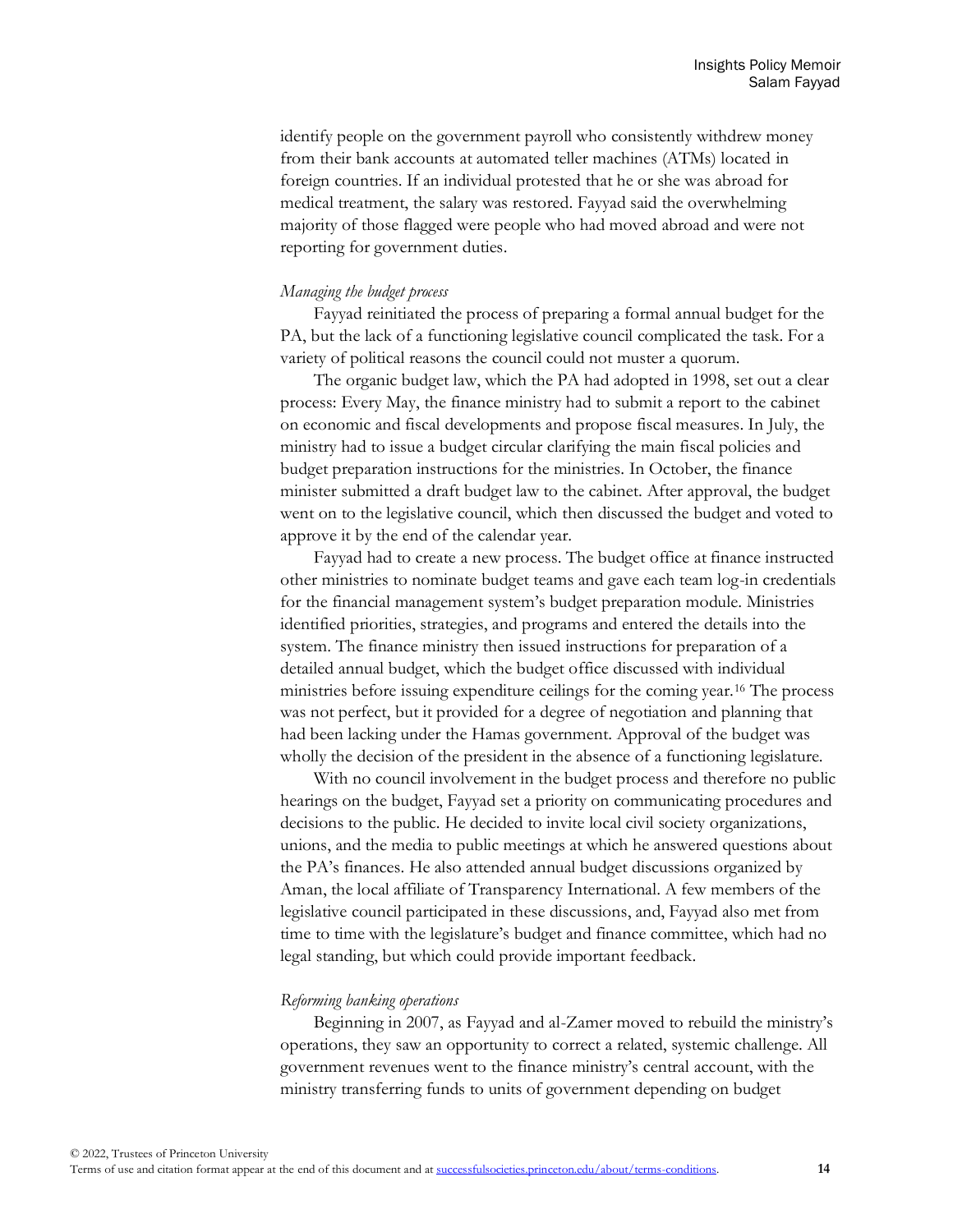allocations and the amount of cash available. But there were problems with the way the government used that system.

Unlike most governments, the PA did not have a central bank and therefore had to use commercial bank accounts for transactions. (A branch of the Arab Bank, for example, hosted the central treasury account.) That arrangement increased costs. Ministries relied on PA accounts in commercial banks to fund their expenditures, but the PA's erratic cash flow meant that even if the budget authorized an expenditure, there was sometimes insufficient money in an account to cover the transaction, which caused ministries to incur overdraft fees—a burdensome expense for the cash-strapped government. "The interest rate [on overdrafts] was 5 to 8%," al-Zamer said. "When we calculated how much we lost as a result of these bank accounts, it was a huge amount of money."

Fayyad first considered the creation of something equivalent to a central bank for the PA, but al-Zamer objected on the grounds that such an initiative required money and resources the PA did not have. "If you go to the government [central] bank model, you need a system, you need employees, you need a building," al-Zamer said. "It will cost you a lot of money." Instead, to eliminate the overdraft problem, Al-Zamer wanted to reform the way the PA used commercial banks.

Al-Zamer worked with representatives of Bisan, the Palestinian information technology company that helped build the financial management information system, and officials of the Bank of Palestine, a commercial bank, to find a solution. The three adapted the financial management information system so it would communicate to the Bank of Palestine a daily expenditure limit for all government spending units, each of which had a special expenditure account at the bank. The bank then applied the day's limit to each account, setting a hard cap on the amount available for withdrawal, and thereby forcing units to set priorities.<sup>17</sup> The ministry called the system a "zero-balance account." It reflected international best practice.

"When a ministry makes a withdrawal, we calculate it at the end of the day, and it is reflected automatically in the [central treasury] account," al-Zamer said. "In the morning and at the end of the day, it's zero. There is no problem at all with mismanagement of bank accounts. This is how we solved it."

Until 2009, the system required that the finance ministry communicate with the bank every day to gather information on the amount withdrawn from the PA accounts. That year, a committee in the ministry oversaw the creation of a database that improved the process by automatically collecting the information. Bisan later sold that database solution to Somalia and other countries that faced challenges in using a traditional government banking model, al-Zamer said.

## OVERCOMING OBSTACLES

Although the reconstitution of records and the creation of a new information system greatly improved financial management in the PA, there was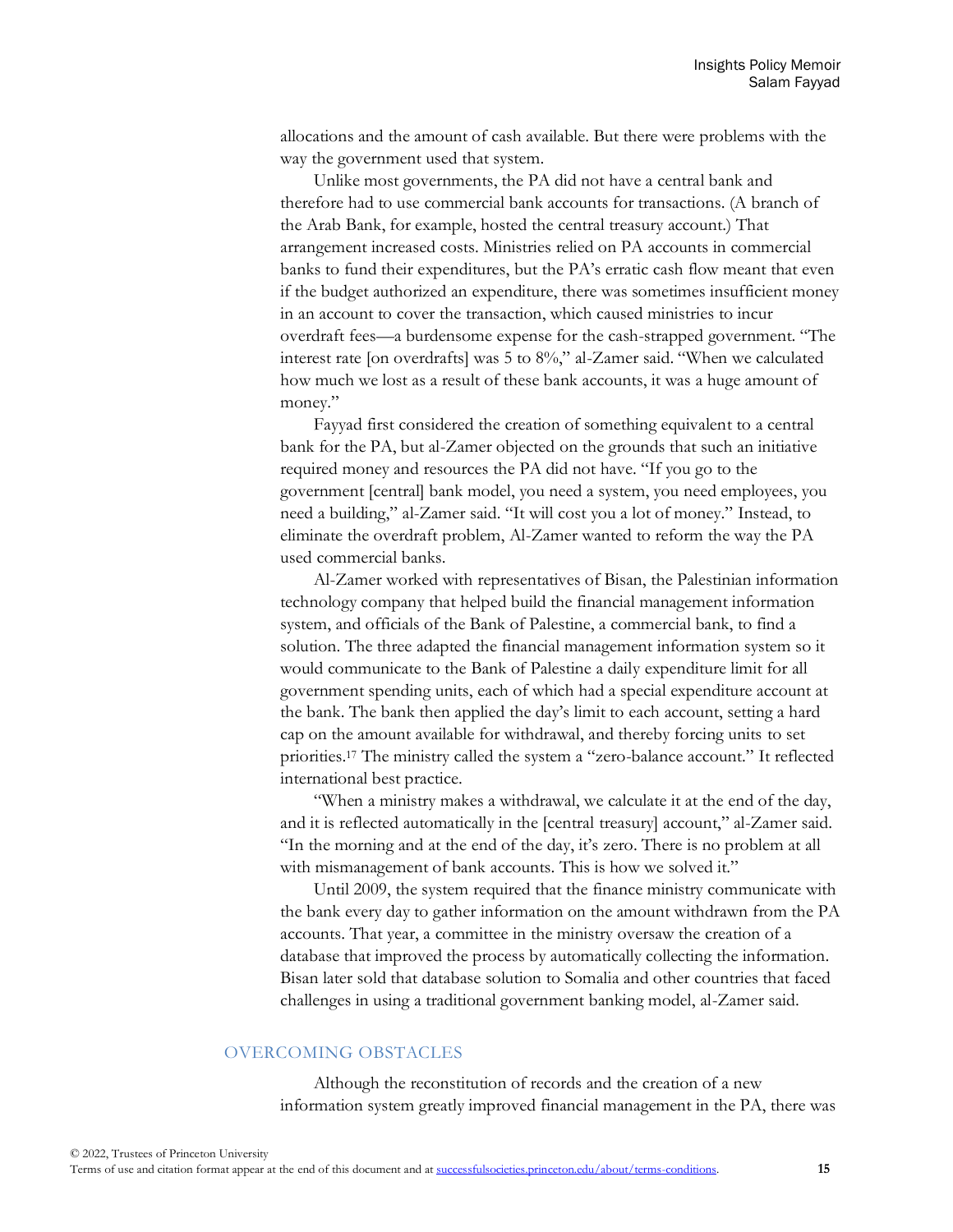a persistent issue at the local government level that drained PA finances and contributed to the resource shortages that plagued the authority. Fayyad described these as a "culture issues" or norm coordination problems.

Municipal governments collected electricity payments from households and paid an Israeli utility company for the municipalities' total electricity usage, but they often fell behind. Fayyad said this had not been a significant problem in the West Bank prior to the second intifada, but as that crisis strained the economy, households could not cover all of their expenditures and found they could usually get away without paying the local government for electricity. In turn, the local government did not pay the Israeli provider.

"Eventually, more and more people stopped paying," Fayyad said. "When I became prime minister, electricity arrears amounted to about 20% of the budget, or 9% of GDP." Israel responded by deducting late payments from the clearance revenue money it transferred to the PA each month, meaning that the PA had to foot the bill for citizens' failures to pay for electricity.

Property tax was another area in which the PA lost revenue when citizens and local governments did not pay their bills. Municipal governments collected property taxes from their residents and transferred that revenue to the PA, which in turn would transfer about 90% of it back to the municipalities.<sup>18</sup> The local authorities, however, were often behind in collecting property tax payments and the central government, due to liquidity problems, was often late in transferring back the local governments' share of the property tax receipts.

The finance ministry developed a solution to both problems. The first step was to introduce incentives to encourage local governments to pay the bills they owed the electricity provider. As an inducement, the plan provided that the PA's finance ministry would fund 20% of a municipality's total electricity costs. But if a municipality still did not pay its full bill, the finance ministry would deduct the difference from future central government revenue transferred to that municipal government's account. As a second, broader incentive, the plan banned municipal governments that owed money to the PA—be it for electricity costs, property taxes, or anything else—from making any financial transactions with line ministries, effectively cutting off municipal governments from resources and assistance they required.

Those measures, while important, were not nearly effective enough to make a dent in the losses sustained by the treasury due to nonpayment by customers. To change social expectations and behavior, the government needed to grab people's attention and send a clear message that going forward, things would be different, Fayyad said. His team quickly enacted a series of bright-line rules that he knew would probably require some exceptions at a later date, but would leave no doubt about the norms leaders sought to revive.

Central to this effort was a decision to make most public services available contingent on the potential beneficiary presenting certified evidence that his or her tax obligations to the local government were fully paid or regularized. In other words, applicants for almost any public service with the exception of birth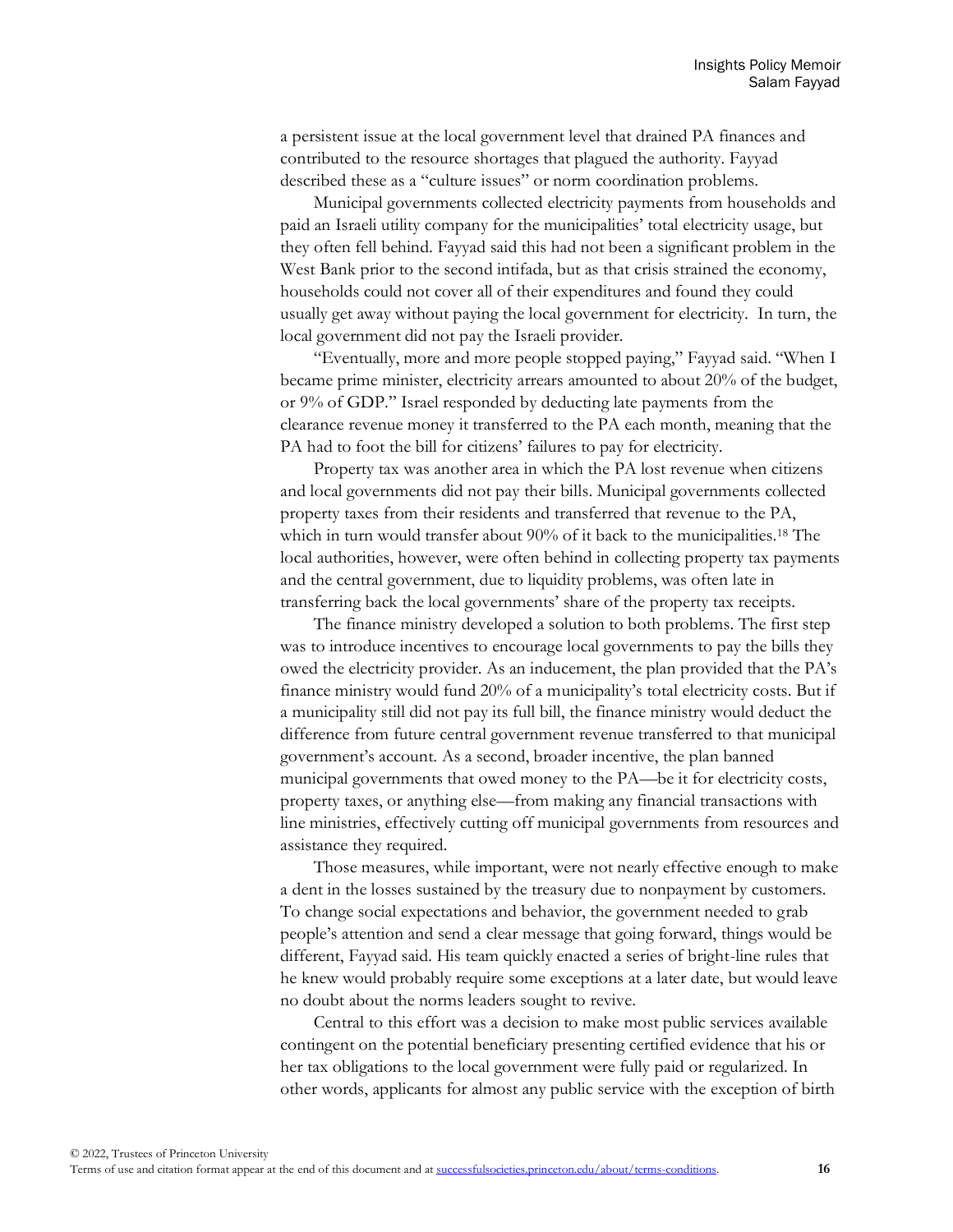and death registration had to demonstrate non-delinquency with respect to local taxes and utility bills. Local governments were instructed to issue such certificates only when a person owed no electricity debt or when such debts were regularized by a combination of partial payments and rescheduling.

The union of civil servants challenged the constitutionality of this measure, and a high court issued an injunction pending a full examination of the case. However, the government responded with a detailed legal brief that led to a final judgment that lifted the injunction

The combined effect of these measures was a dramatic decline in the treasury losses, from a peak of about \$450 million to \$100 million annually. The finance ministry later reduced the amount of assistance it provided for electricity payments from 20% to 5% of the total electricity bill owed to the Israeli provider. The subsidy was to cover the cost of electricity provided to citizens who were unable to pay. (Use of pre-paid meters also helped reduce the electricity deficit, and the assurance that "no one was going to be denied access to electricity because of poverty" helped ease the introduction of this new policy.)

#### ASSESSING RESULTS

Fayyad's return to the finance ministry in 2007 led to significant improvements in the PA's financial management, even though Fayyad had to juggle his finance minister duties with his broader responsibilities as prime minister. With the help of the local IMF mission, the ministry reconstituted missing financial information from previous years to the extent possible, thereby enabling the PA to create a financial framework in the form of a clear plan that donors could follow as a basis for resuming or increasing assistance to the government.

Under Fayyad's leadership, the finance ministry created a new financial management information system to replace a system based in Gaza that the PA had used prior to the split between the West Bank and Gaza governments. That system, built by a Palestinian company, met modern data standards and promoted transparency and accountability in the PA's financial transactions. All of the elements of a sound budget-execution system were in place by 2008, according to the Overseas Development Institute, an international-development research group based in London, but the finance ministry continued upgrading the system through 2010 to expand its capabilities.<sup>19</sup>

The financial information system had significant benefits across the PA. For instance, it facilitated transactions between different units of government, such as local governments coordinating with ministries on development projects. The Libyan government later adopted the system for its own use.

The PA earned higher grades in a number of categories in the Public Expenditure and Fiscal Accountability assessment in 2013 compared with its 2007 scores. (The assessment was produced by a multilateral program that the World Bank, the IMF, and several European donors supported.) Areas of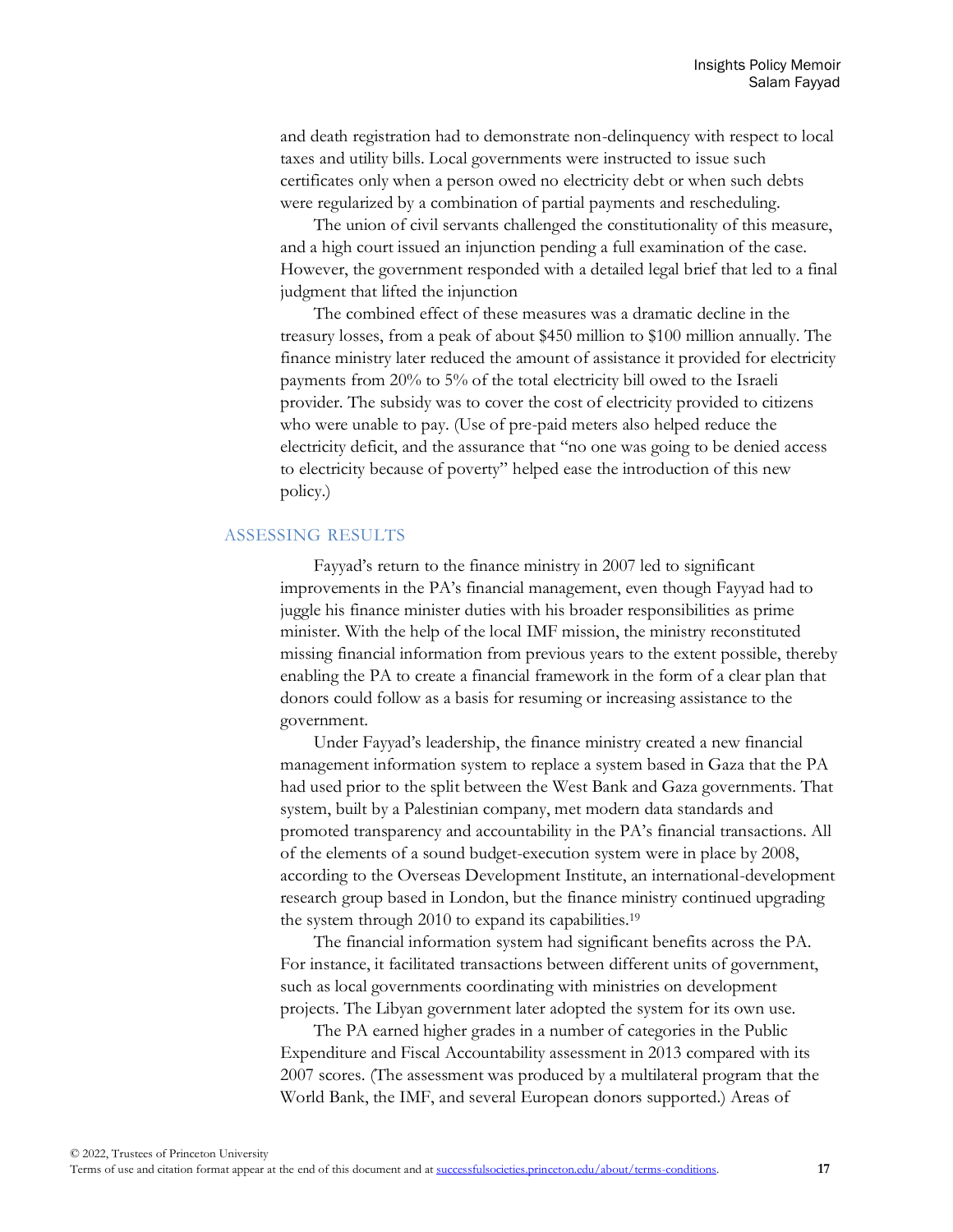improvement were (1) the degree to which government expenditure matched the original approved budget; (2) public access to key fiscal information; (3) the recording and management of cash balances, debt, and guarantees; (4) the effectiveness of payroll controls; (5) the effectiveness of internal audits; (6) the timeliness and regularity of accounts reconciliation; and (7) the quality and timeliness of annual financial statements.<sup>20</sup>

Fayyad used the dream of Palestinian statehood as a motivation for improving governance in the PA. Although the agreements between Israel and the Palestinians and growing Israeli settlements in the West Bank infringed on the PA's sovereignty, Fayyad hoped that building stronger government institutions would help make the case for Palestinian independence to the international community. In 2009, he launched a plan that explicitly tied together state building and statehood, setting a two-year deadline to reach a set of governance goals. And in 2011, the United Nations, the World Bank, and the IMF released reports affirming that the PA appeared ready to take on the responsibilities of full sovereignty over its territory.<sup>21</sup> But the Israelis and the Palestinians could not reach an agreement on a two-state solution, leaving the PA, which had always intended itself to be a transitional government, stuck.

## **REFLECTIONS**

When Salam Fayyad returned to the Palestinian Authority as finance minister in 2007, he insisted that the government maintain ownership over reform implementation. He was wary of external partners offering one-size-fitsall solutions that were not necessarily suited to the Palestinian context, and he wanted to ensure that government workers would benefit from the reform process in the longer term through training and capacity building.

That mind-set led Fayyad to resist some of the proposals by external partners, such as the procurement of a financial management system from an outside vendor. Ultimately, the PA added capacity by working with external specialists that Fayyad and his colleagues selected for their specific knowledge and experience. Fayyad said that that strategy had led to successful implementation. "Use your own staff," he said. "Don't use too much assistance."

While other low-income or conflict-affected governments typically focused on financial reforms they could implement with the cooperation of a small number of people in central ministries, the PA's finance ministry emphasized budget execution and extended its reform efforts across spending ministries. This approach was possible in part because the PA benefited from having a greater number of competent and well-educated civil servants throughout government than was the case in small and fragile states. Fayyad could also rely on trusted staff in the finance ministry to manage reform implementation on a broad scale, whereas many small countries lacked similar management capacity.<sup>22</sup>

The finance ministry operated without a reform plan, and without formal project management systems, prioritizing flexibility and ability to take advantage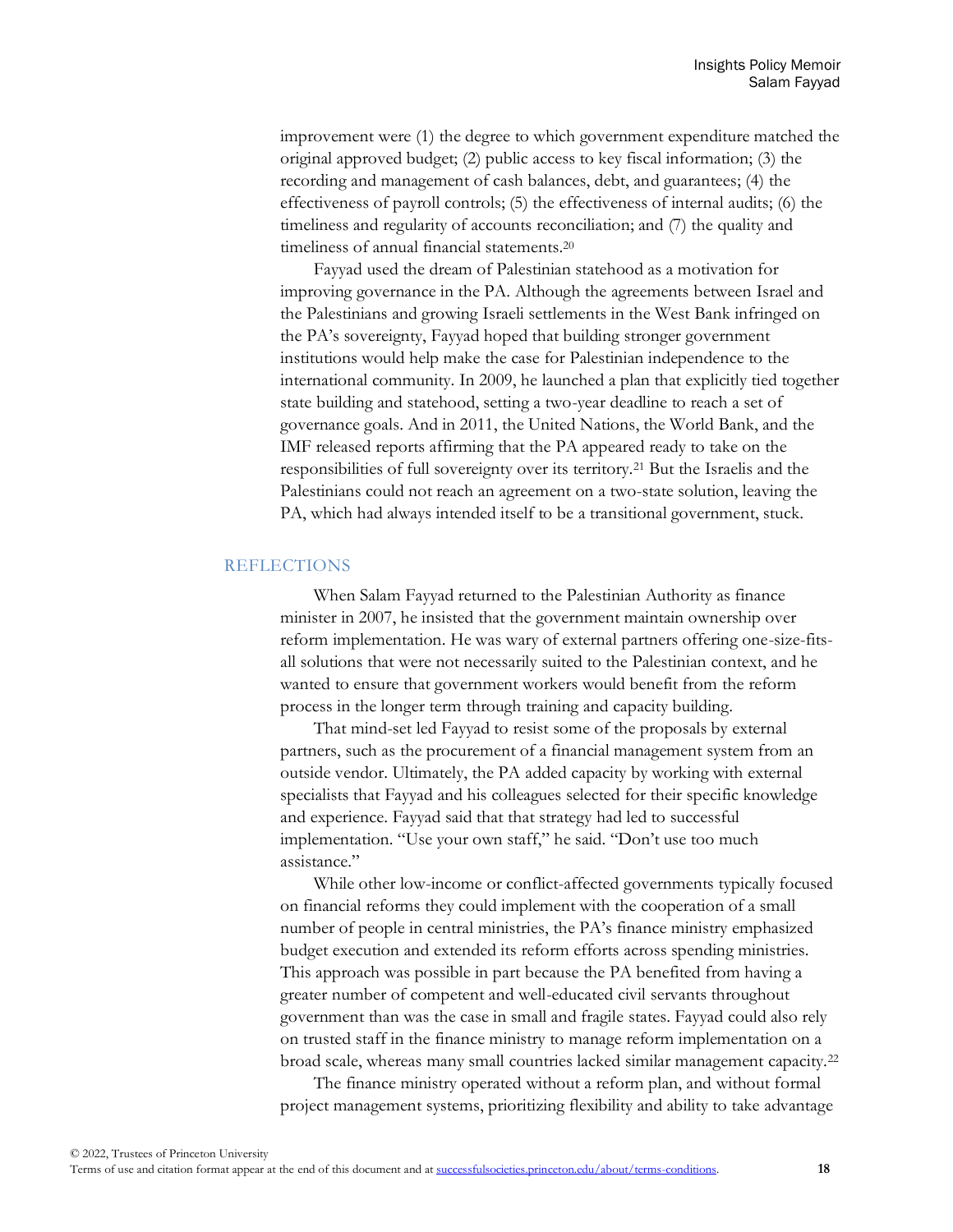of opportunities, given the PA's difficult circumstances. That strategy reduced bureaucratic delays and led to speedy implementation of some of the initiatives, but it caused achievement of some goals to lag, a World Bank report in 2012 concluded.<sup>23</sup>

The reform effort benefited from relatively stable leadership at the finance ministry for roughly five years.<sup>24</sup> Fayyad, who had first implemented reforms in the period from 2002 to 2005, assumed the post again in 2007. He left the ministry in May 2012 but returned briefly upon the resignation of his successor, Nabil Kassis, in early 2013. He resigned both roles in May 2013. Yousef al-Zamer, the accountant general, remained in the finance ministry leadership through 2013, as did Muna al-Masri, another trusted reformer whom Fayyad named deputy minister of finance. Those leaders ensured that the finance ministry continued to focus on reforms and remained committed to their implementation.

The small size of the finance ministry's decision-making team enabled rapid adaptation, but it had some downsides. For instance, the success of reforms depended on key managers who bore heavy workloads, according to the 2012 World Bank report. The involvement of a relatively small group of finance ministry employees in the reforms led some other managers and staff in the ministry to feel excluded from the process.<sup>25</sup>

Leading change was far from easy. The success of any reform was never ensured in the context of an occupation. Israel could halt transfers of the PA's customs revenues to the PA's central treasury account at any time, dealing a devastating blow to the government. Citizens could grow frustrated with the halting provision of public services during these episodes. And without reconciliation among Palestinian political factions and clear steps by Israel to help realize the "two-state solution" that diplomats had earlier envisioned, this frustration could empower those whose interests did not lie with good governance. It favored patronage politics over the kind of agenda Fayyad and his colleagues sought to pursue.

Over time, these circumstances sapped al-Zamer's optimism that a better future was possible. Al-Zamer said that before 2011, he had believed that building better governance from the bottom up could lead to statehood. "After that, I didn't believe in it," he said. "I believe that [the Israelis] don't want any success for the Palestinian people. Put simply, they don't want a Palestinian state.

"It's not easy to build a state under occupation," al-Zamer said. "You will always have a problem. You will always fail. Even if you prepare another reform in the ministry of finance, in the end it will be nothing. It will always collapse. If you don't solve the political problem, everything will be rubbish."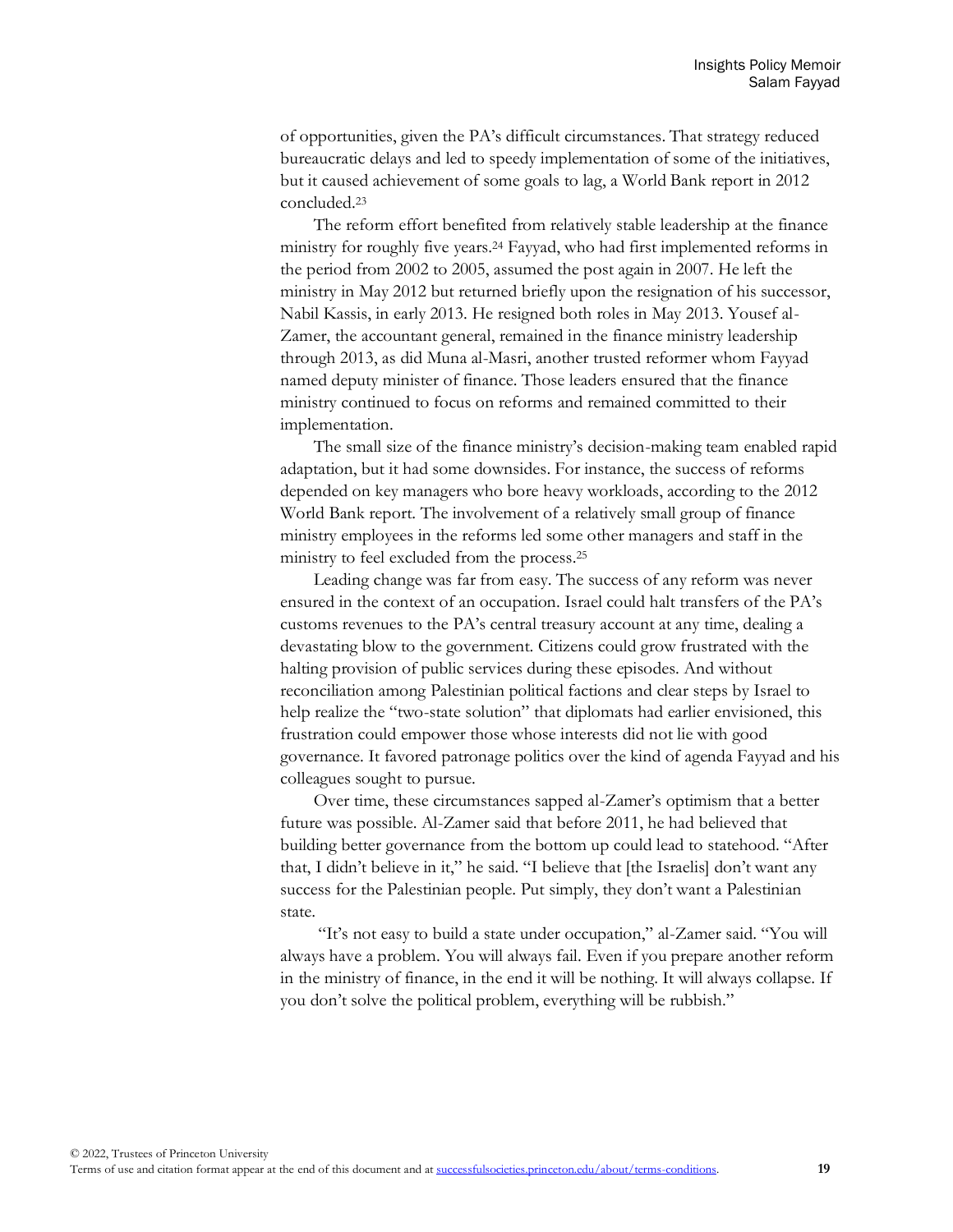#### **References**

<sup>1</sup> Phillip Krause, *Public Financial Management Reforms in Fragile States: The Case of West Bank and Gaza*, ODI, October 23, 2012[. https://odi.org/en/publications/public-financial](https://odi.org/en/publications/public-financial-management-reforms-in-fragile-states-the-case-of-west-bank-and-gaza/)[management-reforms-in-fragile-states-the-case-of-west-bank-and-gaza/](https://odi.org/en/publications/public-financial-management-reforms-in-fragile-states-the-case-of-west-bank-and-gaza/) 

<sup>2</sup> Paul Morro, International Reaction to the Palestinian Unity Government, Congressional Research Service, May 9, 2007[. https://sgp.fas.org/crs/mideast/RS22659.pdf](https://sgp.fas.org/crs/mideast/RS22659.pdf)

<sup>3</sup> Mohammed Samhouri, *Looking Beyond the Numbers: The Palestinian Socioeconomic Crisis of 2006, Crown Center for Middle East Studies*, February 2007.

<https://www.brandeis.edu/crown/publications/middle-east-briefs/pdfs/1-100/meb16.pdf> <sup>4</sup> *A Palestinian State in Two Years: Institutions for Economic Revival*, World Bank, September 22, 2009[. https://documents.worldbank.org/en/publication/documents-](https://documents.worldbank.org/en/publication/documents-reports/documentdetail/371091468141891102/a-palestinian-state-in-two-years-institutions-for-economic-revival-economic-monitoring-report-to-the-ad-hoc-liaison-committee)

[reports/documentdetail/371091468141891102/a-palestinian-state-in-two-years-institutions](https://documents.worldbank.org/en/publication/documents-reports/documentdetail/371091468141891102/a-palestinian-state-in-two-years-institutions-for-economic-revival-economic-monitoring-report-to-the-ad-hoc-liaison-committee)[for-economic-revival-economic-monitoring-report-to-the-ad-hoc-liaison-committee](https://documents.worldbank.org/en/publication/documents-reports/documentdetail/371091468141891102/a-palestinian-state-in-two-years-institutions-for-economic-revival-economic-monitoring-report-to-the-ad-hoc-liaison-committee) 

<sup>5</sup> "Gaza-Westbank – ICRC Bulletin No. 22 / 2007," International Committee of the Red Cross, June 15, 2007.

[http://www.alertnet.org/thenews/fromthefield/220224/025f24b73a37ef712ad576eb84b22e](http://www.alertnet.org/thenews/fromthefield/220224/025f24b73a37ef712ad576eb84b22e84.htm) [84.htm](http://www.alertnet.org/thenews/fromthefield/220224/025f24b73a37ef712ad576eb84b22e84.htm)

<sup>6</sup> Robert P. Beschel Jr. and Mark Ahern, *Public Financial Management Reform in the Middle East and North Africa: An Overview of Regional Experience*, World Bank, first published April 2012, with web edition in February 2013. [https://elibrary.worldbank.org/doi/abs/10.1596/978-0-](https://elibrary.worldbank.org/doi/abs/10.1596/978-0-8213-9529-5) [8213-9529-5](https://elibrary.worldbank.org/doi/abs/10.1596/978-0-8213-9529-5)

<sup>7</sup> Phillip Krause, *Public Financial Management Reforms in Fragile States: The Case of West Bank and Gaza*, ODI, October 23, 2012[. https://odi.org/en/publications/public-financial](https://odi.org/en/publications/public-financial-management-reforms-in-fragile-states-the-case-of-west-bank-and-gaza/)[management-reforms-in-fragile-states-the-case-of-west-bank-and-gaza/](https://odi.org/en/publications/public-financial-management-reforms-in-fragile-states-the-case-of-west-bank-and-gaza/) 

<sup>8</sup> Phillip Krause, *Public Financial Management Reforms in Fragile States: The Case of West Bank and Gaza*, ODI, October 23, 2012. [https://odi.org/en/publications/public-financial](https://odi.org/en/publications/public-financial-management-reforms-in-fragile-states-the-case-of-west-bank-and-gaza/)[management-reforms-in-fragile-states-the-case-of-west-bank-and-gaza/](https://odi.org/en/publications/public-financial-management-reforms-in-fragile-states-the-case-of-west-bank-and-gaza/) 

<sup>9</sup> Robert P. Beschel Jr. and Mark Ahern, *Public Financial Management Reform in the Middle East and North Africa: An Overview of Regional Experience*, World Bank, first published April 2012, with web edition in February 2013. [https://elibrary.worldbank.org/doi/abs/10.1596/978-0-](https://elibrary.worldbank.org/doi/abs/10.1596/978-0-8213-9529-5) [8213-9529-5](https://elibrary.worldbank.org/doi/abs/10.1596/978-0-8213-9529-5)

<sup>10</sup> Phillip Krause, *Public Financial Management Reforms in Fragile States: The Case of West Bank and*  Gaza, ODI, October 23, 2012[. https://odi.org/en/publications/public-financial](https://odi.org/en/publications/public-financial-management-reforms-in-fragile-states-the-case-of-west-bank-and-gaza/)[management-reforms-in-fragile-states-the-case-of-west-bank-and-gaza/](https://odi.org/en/publications/public-financial-management-reforms-in-fragile-states-the-case-of-west-bank-and-gaza/)

<sup>11</sup> Robert P. Beschel Jr. and Mark Ahern, *Public Financial Management Reform in the Middle East and North Africa: An Overview of Regional Experience*, World Bank, first published April 2012, with web edition in February 2013. [https://elibrary.worldbank.org/doi/abs/10.1596/978-0-](https://elibrary.worldbank.org/doi/abs/10.1596/978-0-8213-9529-5) [8213-9529-5](https://elibrary.worldbank.org/doi/abs/10.1596/978-0-8213-9529-5)

<sup>12</sup> *Two Years after London: Restarting Palestinian Economic Recovery*, World Bank, September 24, 2007.

[https://documents1.worldbank.org/curated/en/155941468143389218/text/410390v30GZ](https://documents1.worldbank.org/curated/en/155941468143389218/text/410390v30GZ0London0Annexes01PUBLIC1.txt) [0London0Annexes01PUBLIC1.txt](https://documents1.worldbank.org/curated/en/155941468143389218/text/410390v30GZ0London0Annexes01PUBLIC1.txt) and main document at

[https://www.diplomatie.gouv.fr/IMG/pdf/AHLCMainReportfinalSept18\\_cover.pdf](https://www.diplomatie.gouv.fr/IMG/pdf/AHLCMainReportfinalSept18_cover.pdf)  <sup>13</sup> Philip Krause reports 169,000 in Phillip Krause, *Public Financial Management Reforms in* 

*Fragile States: The Case of West Bank and Gaza*, ODI, October 23, 2012.

[https://odi.org/en/publications/public-financial-management-reforms-in-fragile-states-the](https://odi.org/en/publications/public-financial-management-reforms-in-fragile-states-the-case-of-west-bank-and-gaza/)[case-of-west-bank-and-gaza/](https://odi.org/en/publications/public-financial-management-reforms-in-fragile-states-the-case-of-west-bank-and-gaza/) The higher number appears in Mohammad Yaghi, "Fayyad's Reform Plan," Policy Watch 1353, Washington Institute for Near East Policy, March 12, 2008. [https://www.washingtoninstitute.org/policy-analysis/fayads-reform-plan-difficulties-](https://www.washingtoninstitute.org/policy-analysis/fayads-reform-plan-difficulties-and-political-implications)

[and-political-implications](https://www.washingtoninstitute.org/policy-analysis/fayads-reform-plan-difficulties-and-political-implications) The lower number likely does not include 18,000 from the security services or it may reflect levels after some of the initial restructuring.

<sup>14</sup> *Two Years after London: Restarting Palestinian Economic Recovery*, World Bank, September 24, 2007.

[https://documents1.worldbank.org/curated/en/155941468143389218/text/410390v30GZ](https://documents1.worldbank.org/curated/en/155941468143389218/text/410390v30GZ0London0Annexes01PUBLIC1.txt)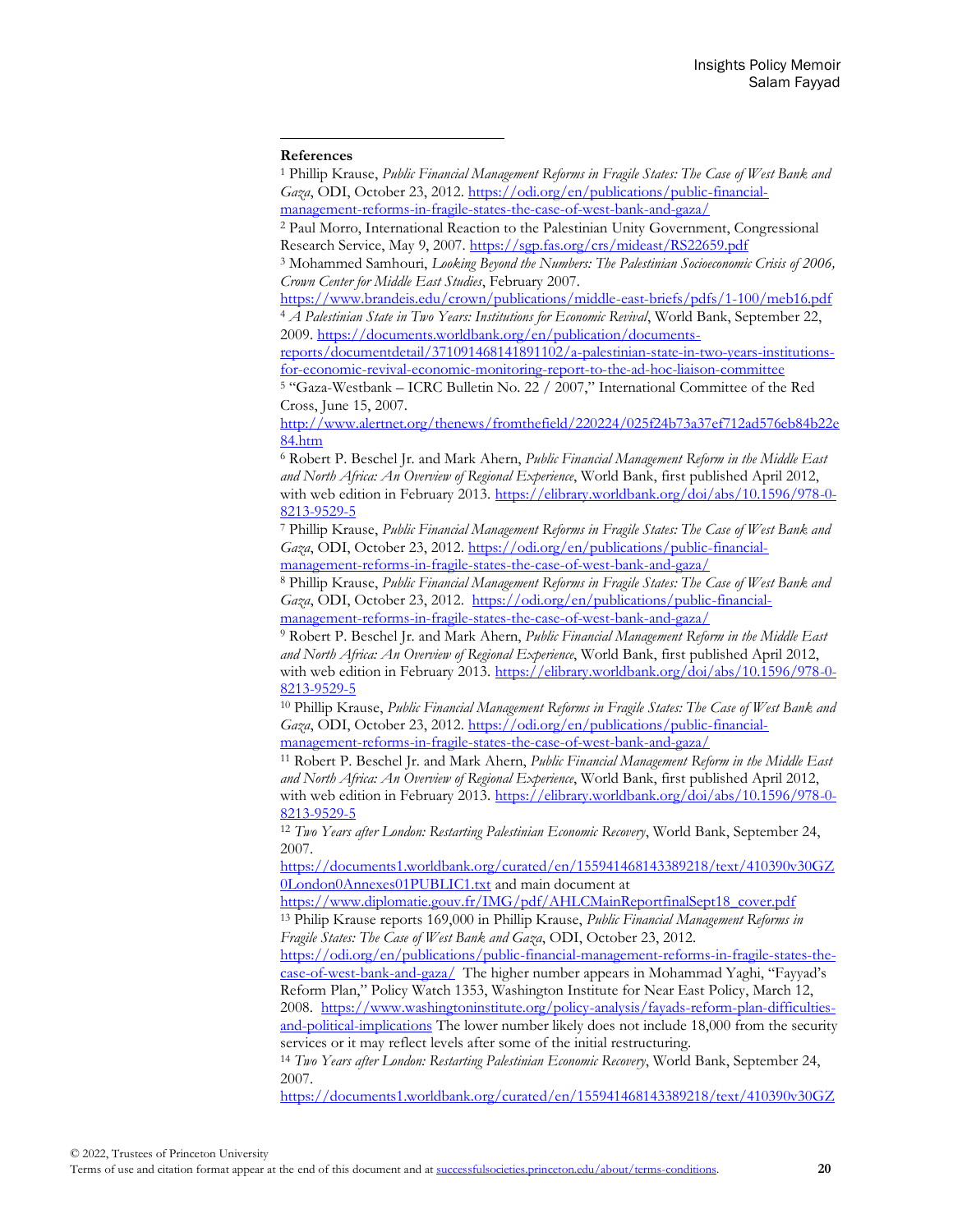[https://www.diplomatie.gouv.fr/IMG/pdf/AHLCMainReportfinalSept18\\_cover.pdf](https://www.diplomatie.gouv.fr/IMG/pdf/AHLCMainReportfinalSept18_cover.pdf)

<sup>15</sup> Phillip Krause, *Public Financial Management Reforms in Fragile States: The Case of West Bank and Gaza*, ODI, October 23, 2012[. https://odi.org/en/publications/public-financial-](https://odi.org/en/publications/public-financial-management-reforms-in-fragile-states-the-case-of-west-bank-and-gaza/)

[management-reforms-in-fragile-states-the-case-of-west-bank-and-gaza/](https://odi.org/en/publications/public-financial-management-reforms-in-fragile-states-the-case-of-west-bank-and-gaza/)  <sup>16</sup> *Public Expenditure and Financial Accountability (PEFA) Public Financial Management Performance* 

*Report*, PEFA, June 2013. <https://www.pefa.org/node/1331>

<sup>17</sup> *Public Expenditure and Financial Accountability (PEFA) Public Financial Management Performance Report*, PEFA, June 2013[. https://www.pefa.org/node/1331](https://www.pefa.org/node/1331)

<sup>18</sup> Palestinian Territories, Organisation for Economic Co-operation and Development, October 2016[. https://www.oecd.org/regional/regional-policy/profile-Palestinian-](https://www.oecd.org/regional/regional-policy/profile-Palestinian-Territories.pdf)[Territories.pdf](https://www.oecd.org/regional/regional-policy/profile-Palestinian-Territories.pdf)

<sup>19</sup> Phillip Krause, *Public Financial Management Reforms in Fragile States: The Case of West Bank and Gaza*, ODI, October 23, 2012[. https://odi.org/en/publications/public-financial-](https://odi.org/en/publications/public-financial-management-reforms-in-fragile-states-the-case-of-west-bank-and-gaza/)

[management-reforms-in-fragile-states-the-case-of-west-bank-and-gaza/](https://odi.org/en/publications/public-financial-management-reforms-in-fragile-states-the-case-of-west-bank-and-gaza/)  <sup>20</sup> *Public Expenditure and Financial Accountability (PEFA) Public Financial Management Performance* 

*Report*, PEFA, June 2013. <https://www.pefa.org/node/1331>

<sup>21</sup> Mohammed Assadi, "Palestinian Institutions Ready for Statehood: U.N.," Reuters, April 12, 2011[. https://www.reuters.com/article/us-palestinians-israel-idUSTRE73B3IX20110412](https://www.reuters.com/article/us-palestinians-israel-idUSTRE73B3IX20110412)  The three reports were submitted to the Ad Hoc Liaison Committee meeting in Brussels,

April 13, 2011. The brief versions of the reports are available at UNISPAL. World Bank: <https://www.un.org/unispal/document/auto-insert-195598/> IMF

<https://www.un.org/unispal/document/auto-insert-194301/>Chair's summary <https://www.un.org/unispal/document/auto-insert-196726/>

<sup>22</sup> Phillip Krause, *Public Financial Management Reforms in Fragile States: The Case of West Bank and Gaza*, ODI, October 23, 2012[. https://odi.org/en/publications/public-financial](https://odi.org/en/publications/public-financial-management-reforms-in-fragile-states-the-case-of-west-bank-and-gaza/)[management-reforms-in-fragile-states-the-case-of-west-bank-and-gaza/](https://odi.org/en/publications/public-financial-management-reforms-in-fragile-states-the-case-of-west-bank-and-gaza/) 

<sup>23</sup> Robert P. Beschel Jr. and Mark Ahern, *Public Financial Management Reform in the Middle East and North Africa: An Overview of Regional Experience*, World Bank, first published April 2012, with web edition in February 2013. [https://elibrary.worldbank.org/doi/abs/10.1596/978-](https://elibrary.worldbank.org/doi/abs/10.1596/978-0-8213-9529-5) [0-8213-9529-5](https://elibrary.worldbank.org/doi/abs/10.1596/978-0-8213-9529-5)

<sup>24</sup> Robert P. Beschel Jr. and Mark Ahern, *Public Financial Management Reform in the Middle East and North Africa: An Overview of Regional Experience*, World Bank, first published April 2012, with web edition in February 2013. [https://elibrary.worldbank.org/doi/abs/10.1596/978-0-](https://elibrary.worldbank.org/doi/abs/10.1596/978-0-8213-9529-5) [8213-9529-5](https://elibrary.worldbank.org/doi/abs/10.1596/978-0-8213-9529-5)

<sup>25</sup> Robert P. Beschel Jr. and Mark Ahern, *Public Financial Management Reform in the Middle East and North Africa: An Overview of Regional Experience*, World Bank, first published April 2012, with web edition in February 2013. [https://elibrary.worldbank.org/doi/abs/10.1596/978-](https://elibrary.worldbank.org/doi/abs/10.1596/978-0-8213-9529-5) [0-8213-9529-5](https://elibrary.worldbank.org/doi/abs/10.1596/978-0-8213-9529-5)

[<sup>0</sup>London0Annexes01PUBLIC1.txt](https://documents1.worldbank.org/curated/en/155941468143389218/text/410390v30GZ0London0Annexes01PUBLIC1.txt) and main document at